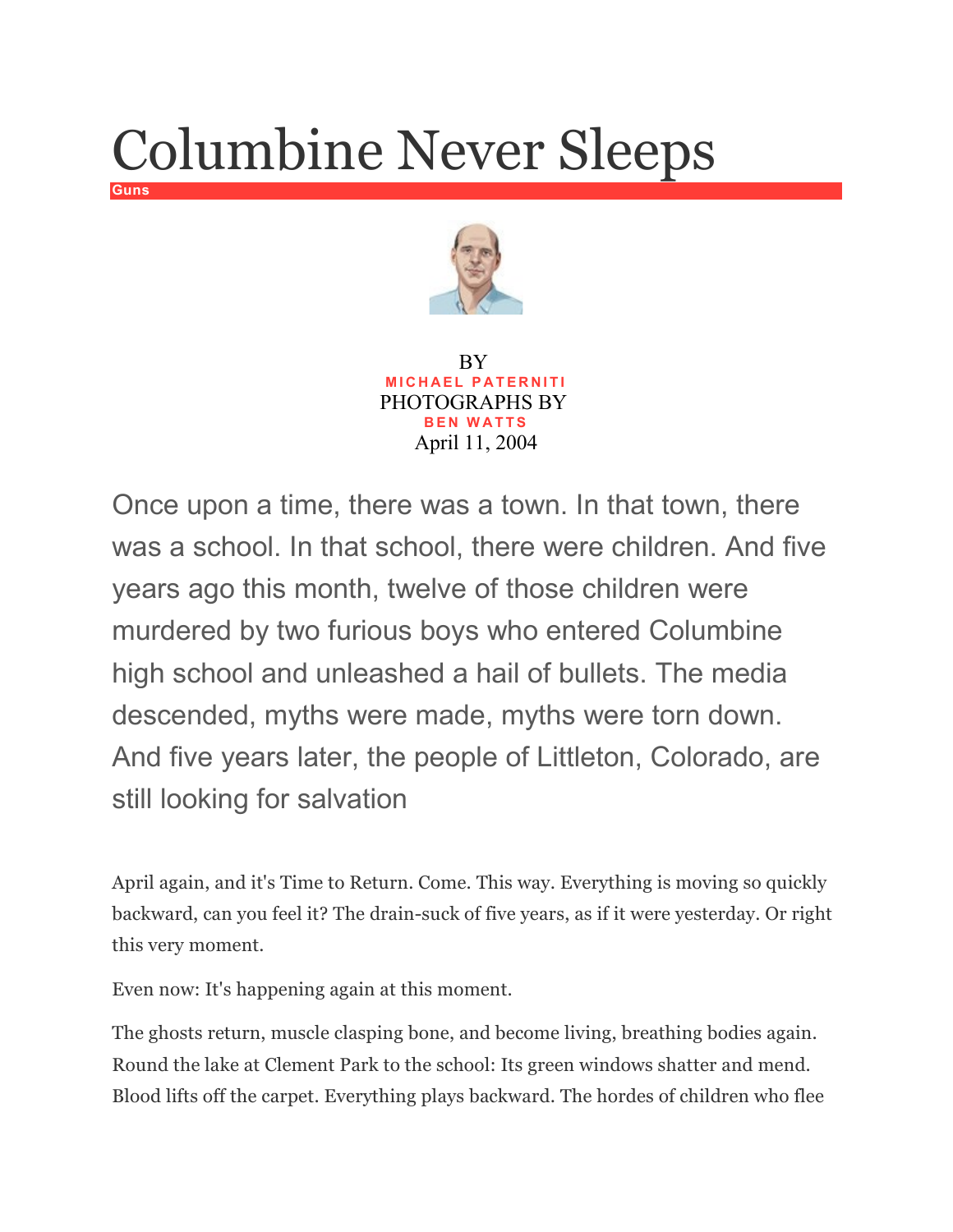from the entrance on this blindingly sunny spring day are now running in reverse, feet flailing in funny kicks, back into the school, then slowing to a walk, smiling as they pass the principal—Mr. D—who smiles, too, first the end of a smile and then its beginning. The students regather in class or the library, where their fingers lift pens and their heads bow like sunflowers over their work.

Elsewhere, the disgraced reverend, the one who was driven from town afterward, rewinds, too. He rises from a table at which he sits with an inmate from the Adams County Jail and is drawn out through a series of locked jailhouse doors, travels back through five years of lost peregrinations and soul-searching, past his own supposedly unforgivable sin committed in the aftermath of the coming tragedy, until he's the beloved pastor again of his thousand-strong congregation and he, too, can see the school, color of sandstone, out over the baseball fields on that blindingly sunny day.

And here is the wan, handsome mother of a boy named Patrick Ireland, who softly releases her hands from the head of her pale son. For months she's sat vigil with him in the hospital, trying to pray his brain back together, willing the torn neurons to reattach, hoping for a miracle that will allow him to speak again, forget, walk or run. Now she lifts her hands like wings, rises, removes her lips from his brow, and is gone, her car racing rear-fender-first back to the school as she turns younger by the mile, certain of finding her son there, whole again.

And what of the father of the boy named Danny Rohrbough? All the venomous words and blinding anger that have given him unknown stores of courage and scores of new enemies, all of it is dissipating, disappearing back somewhere inside him, all of the bile is being suctioned as he replaces the phone, and the brief amnesia of going backward leaves his mind blank of the bad news, filled with nothing but the day's work at his garage and the promise of Danny coming by after school, to help as he does most every day. He's again a shy but happy man. He wakes at 6 A.M. with the entire world in its proper place.

There are others, too, as they existed in another lifetime, those sixty months, 1,800 days, 2.6 million minutes ago. On that April 20 of 1999. Which just so happens to be now again. And there are two boys, in particular, who, when they reappear, throw the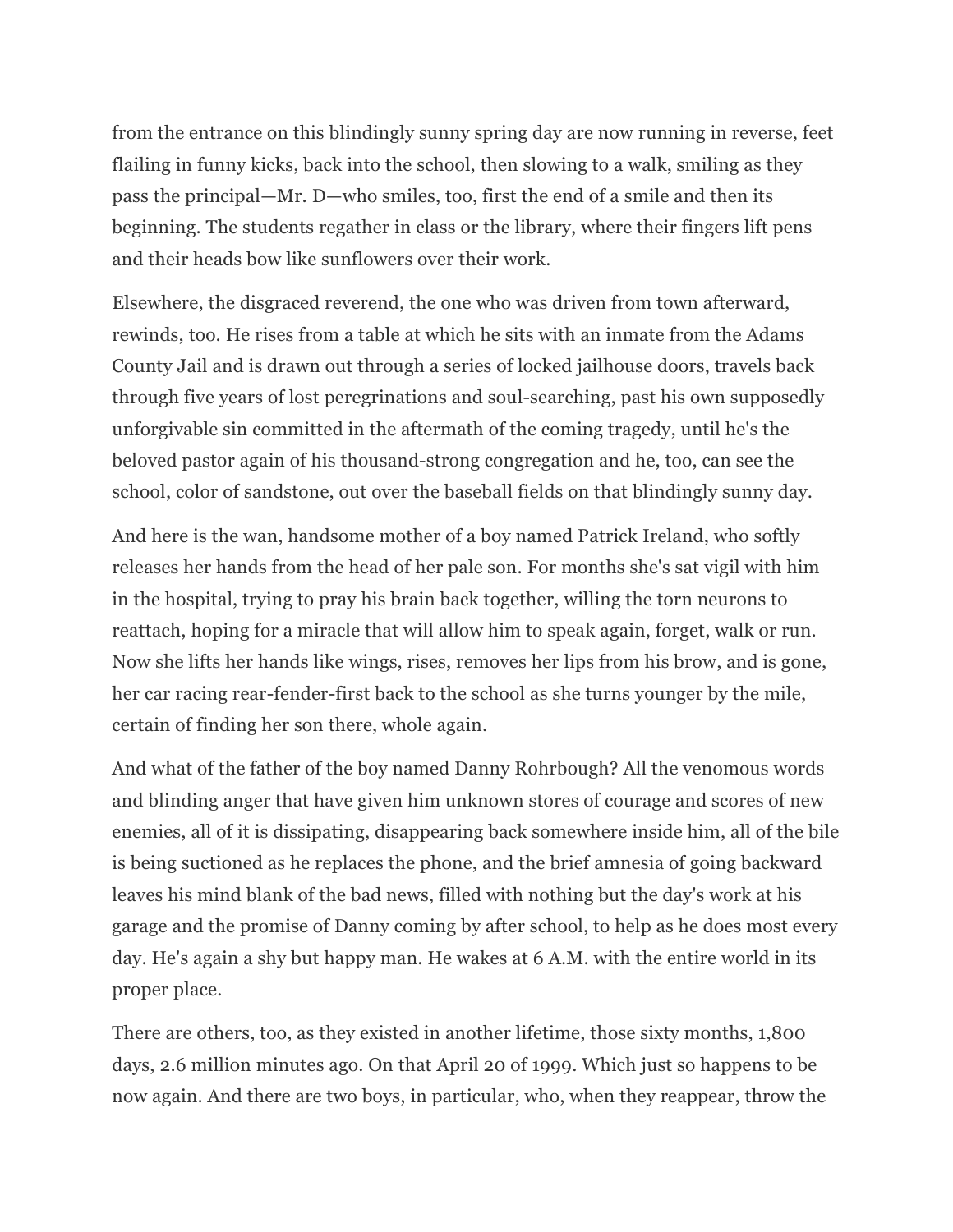strangest shadows, for they seem most at peace when everyone is panicked, most alive among the dead, and then, reeling back in time past their self-created moment of destruction, most distraught when the others in the high school are most happy.

Come here, by the side of this road that runs out of town. It's the night before, and you must understand: It has become urgent to tell this story one last time. Right now, as it happens again—and again. The foothills of the Rockies—the Hogbacks, as they're known here in Littleton, Colorado—rise spookily beneath a waxing moon. The stars shift and rearrange themselves. Jupiter and Venus clash. Tomorrow, the charts say, children will rule the world.

The road running between is what gaffs them. The hook is cold and silver.

The short one, who goes by Rebel—or just Reb—drives from his cul-de-sac in town out to the house of the tall one, who goes by VoDKa—or just V—who lives down in the canyon, in his parents' chalet perched among red slickrock. Out Chatfield to Wadsworth, then right on Deer Creek, the falsity of strip malls falling away, the hollering churches of heaven-obsessed believers obliterated, and then the last of the instant-housing divisions, dematerialized. Denver becomes a shimmering apparition in the rearview. The last lights go on and off in living rooms, families gather before the big-screen. Their innocence is staggering. And will soon be remedied.

Stand here by the side of this road leading out of town in the early months of 1999. Snow begins to fall. The road turns cold and silver. A muted silence descends, broken only by the two passing cars—a gray Honda (Reb's) and a black BMW (V's)—blasting loud music.

The machinations of their plot complicate even as their days seem like the same humdrum: school, work at Blackjack Pizza, computer games and those long stretches where Reb and V are left to their own devices. They've known each other since seventh grade, and now they're seniors. V is six feet four, shy and awkward, formerly in a program for gifted kids, with a mane of red corkscrew hair shot with a small shock of white, a birthmark of sorts that kinks from the back of his head. Reb is five feet six,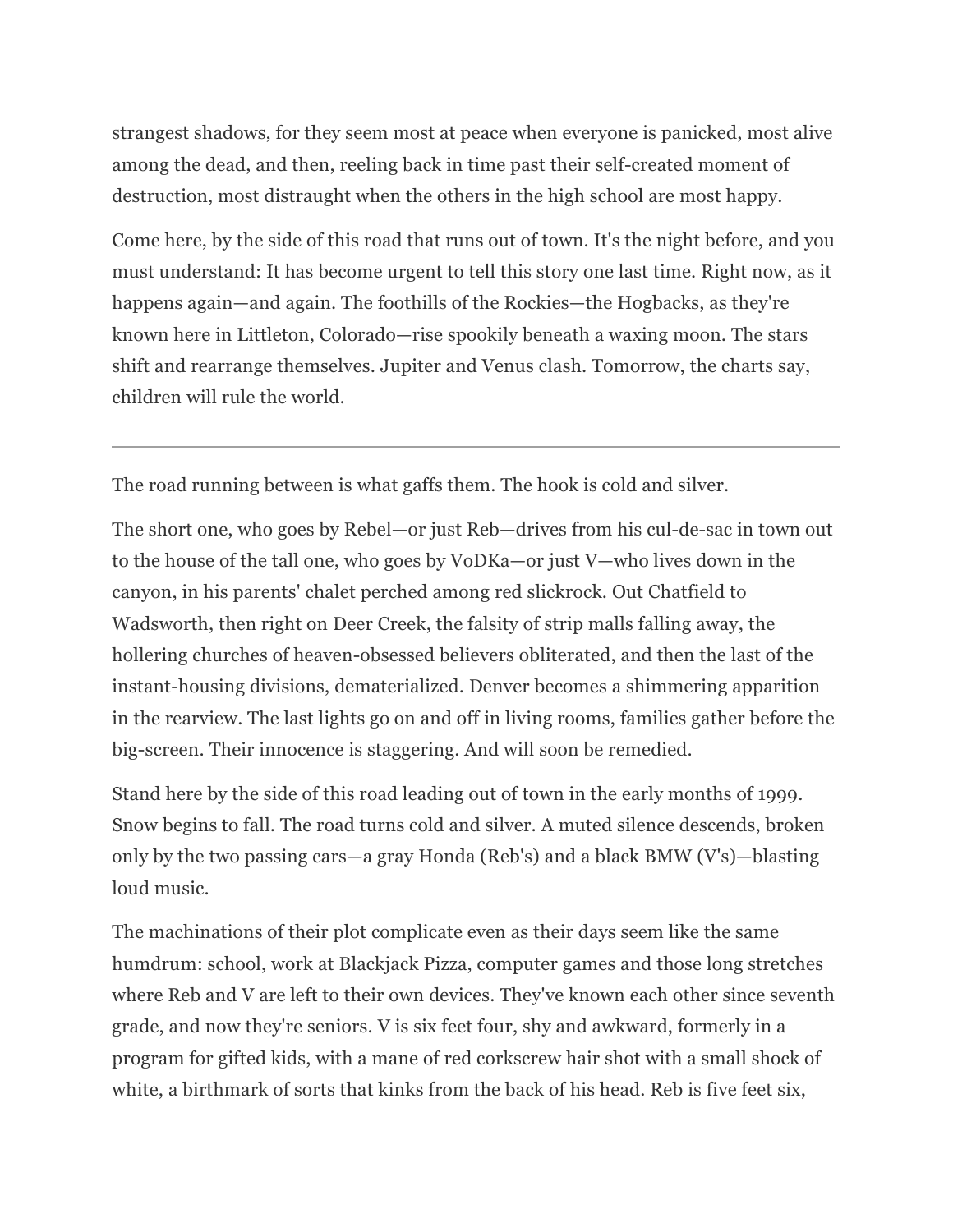moody, shares his buddy's passion for computer games. He has a concave chest, can't get laid and takes antidepressants.

In increments, they've come to occupy the lowest social rank of their high school. Among students of mostly white sameness, these two dress differently: in goth black, wearing combat boots and long dusters. They attach themselves to a group called the Trenchcoat Mafia, but not even among the misfits are they fully accepted. They listen to fringe punk music and begin to act out. They shout "Heil Hitler" in bowling class when they roll strikes. In the cafeteria, sitting down to eat, they suddenly find themselves caught in a downpour, drops sharply stinging their heads, clattering on the table, a fusillade of Skittles fired by the jocks who call them "fags" and "homos." The greater their humiliation, the greater their defiance, until they've built their own country—half real and half imagined—over which they've anointed themselves absolute rulers.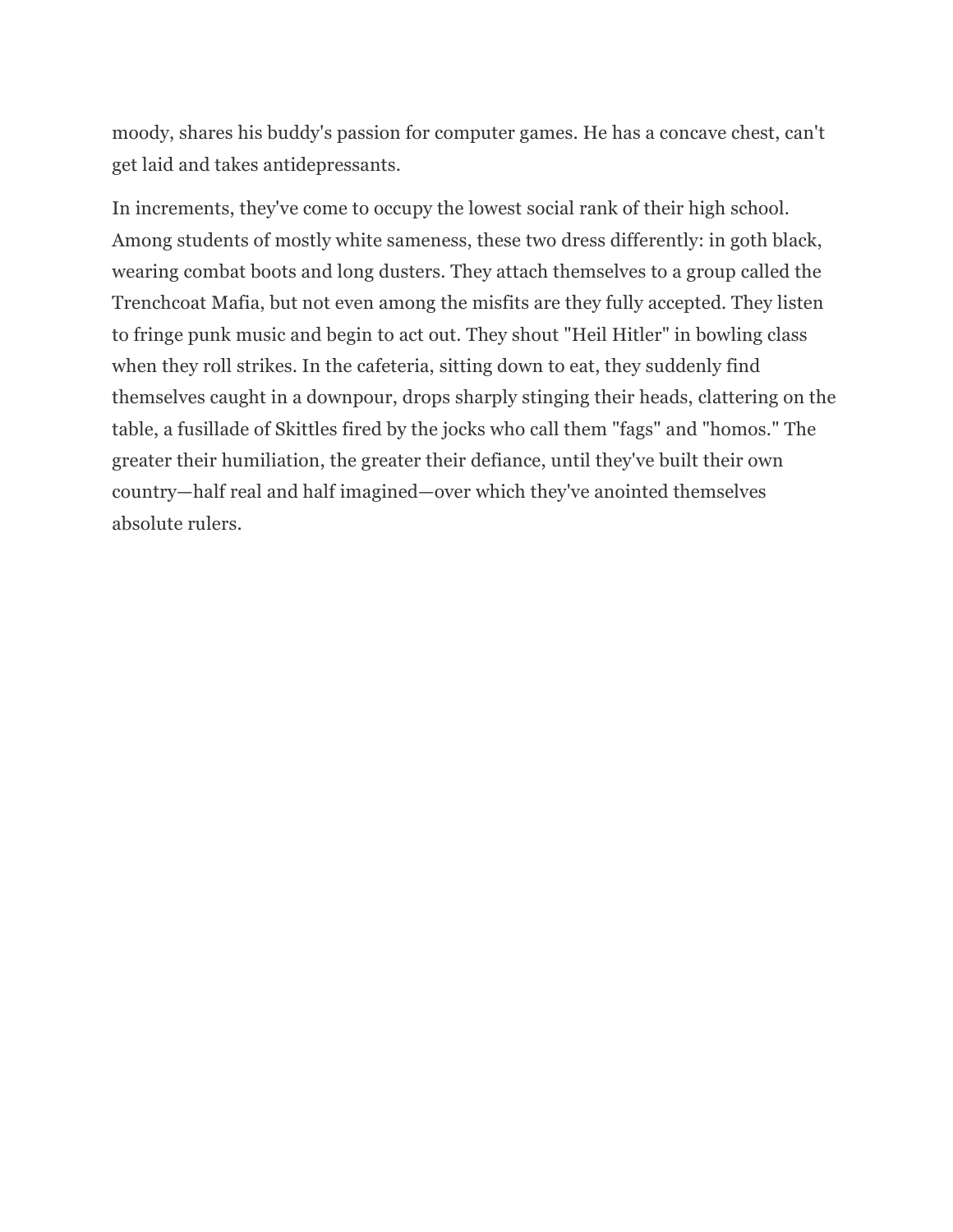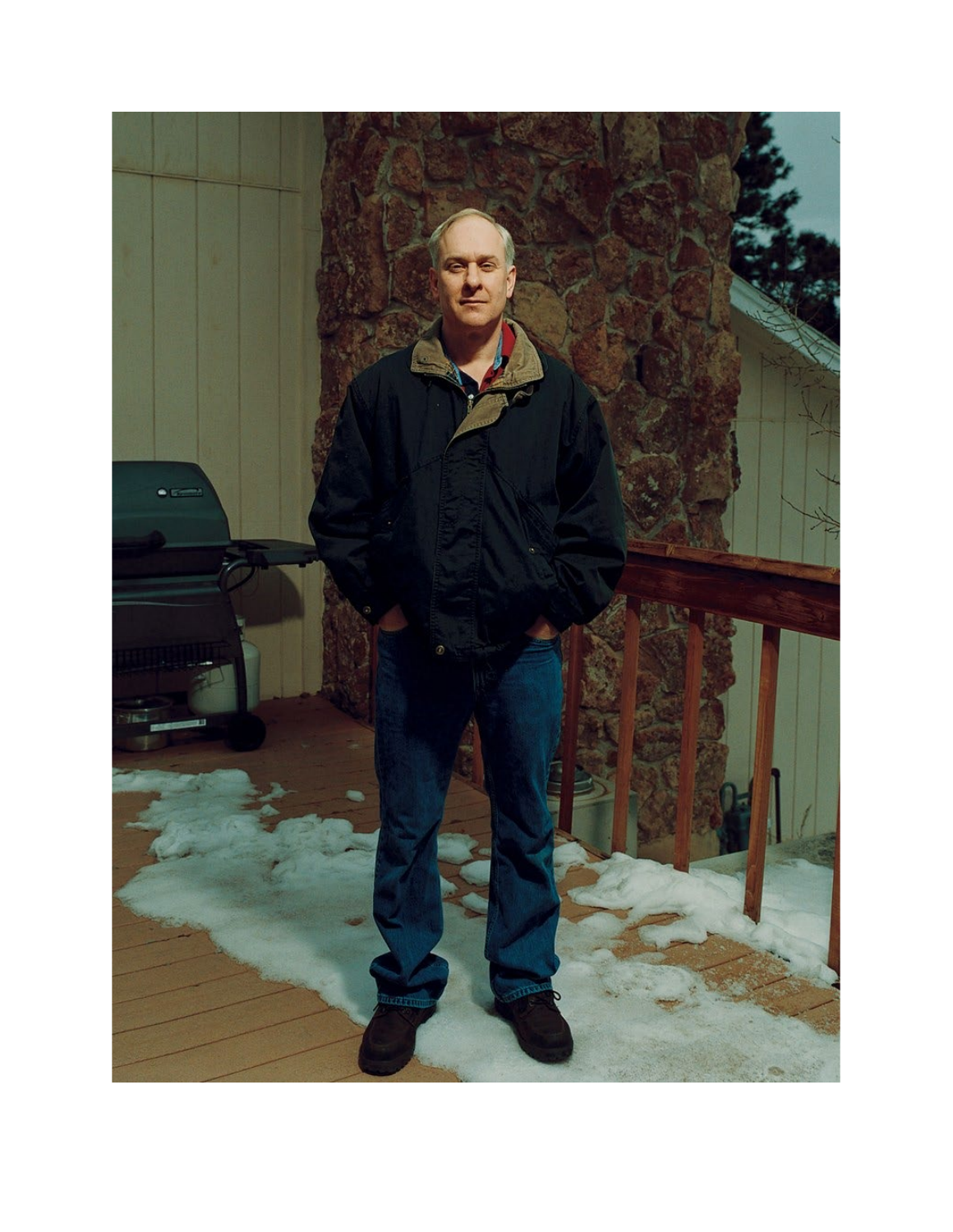**Brian Rohrbough | Father of Dan Rohrbough, Deceased / Crusader |** "All this bogus talk about how bad they were treated by the jocks and all? They didn't go to the gym and kill jocks. They went to the library. Isn't it ironic that these so-called jocks they killed were kind people, courteous people? They weren't the bullies of the school. They were in the library studying, because maybe football or basketball or volleyball wasn't the most important sport. They were killed as a matter of chance, but not because they were athletes. So there's been a lot of bogus stories about this. I think that school's a wicked place."

And what is their big idea? When they light on it and finally commit to it, when the guns are secured and the bombs are being built, they spend a month as happy as they've ever been. "What fun is life without a little death?" V writes in his notebook. "It's interesting, when I'm in my human form, knowing I'm going to die. Everything has a touch of triviality to it." But they go on living, too—V commits to the University of Arizona and attends the prom; Reb, who unsuccessfully asks three girls, meets up with everyone at the afterparties, then dutifully shows up for work at Blackjack Pizza the next night, betraying nothing.

Meanwhile, Reb's room contains an arsenal, most of it bought at gun shows: a doublebarrel twelve-gauge shotgun, a pump-action shotgun, a nine-millimeter carbine, 250 nine-millimeter rounds, fifteen twelve-gauge slugs, forty shotgun shells, four knives and four ten-round clips for the carbine. V has a TEC-DC9 handgun. They have thirtynine "crickets" and twenty-four pipe bombs. In Reb's basement, they make videotapes. They joke and boast about their fame to come, guess at what director will make the movie of their lives, claim that they will incite mass revolution. Before the camera, where they show off their weapons, they become equal-opportunity bigots. "We hate niggers, spics...and let's not forget you white pieces of shit also. We hate you," says Reb. They pick the date: April 20, Hitler's birthday. Zero Day. The end of time—and the beginning too. If all goes well, they'll bag 250, maybe 500. But even on the tapes, there are strange cracks and disconnections, flashes of two kids trying to talk themselves into something. V admits that the date is problematic because it falls near Passover and his uncle will not be pleased.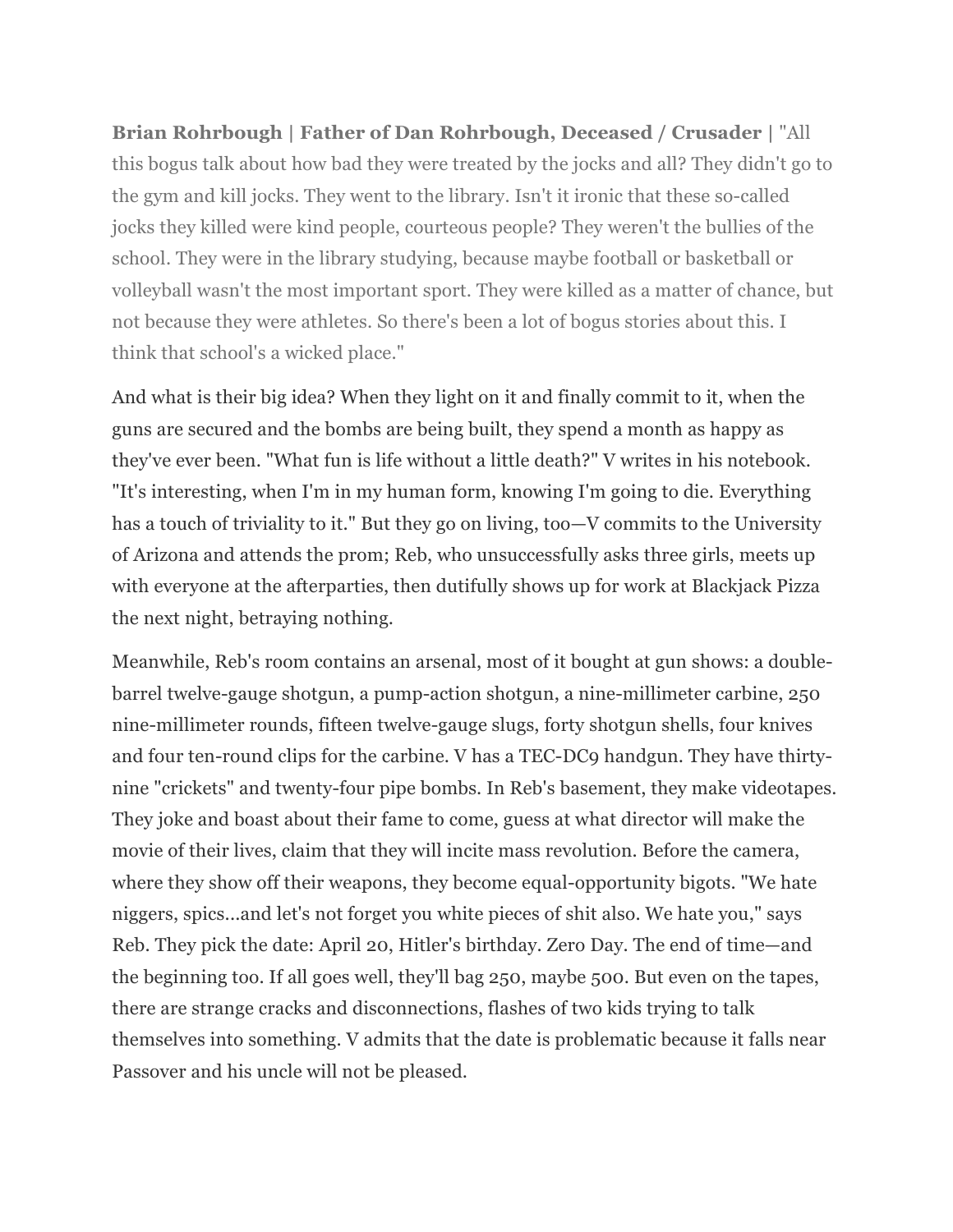"Dude, you're Jewish?" asks Reb, stupefied.

"Half," says V sheepishly.

Reb pauses, then after a time says, "I'm sorry. I really am."

And yet all they have is each other, and this talent they share: an ability to dupe nearly everyone. It's the one thing that separates them—and, to their mind, sets them above everyone else at Columbine High School. It's what protects their secret and draws them more deeply together. One face they wear goes to their parents, one face goes to their friends, one face goes to their school, but who they are, deep down, in the damaged turbines of their being, they save for each other.

The more they get away with, the bolder they become, seeing each new triumph of deceit as proof of their brilliance. In V's English class, he submits a story that depicts a stranger shooting up a town, emerging godlike from the shadows of obscurity. After reading it, his teacher contacts V's parents. When confronted, V merely shrugs, pushes a corkscrew of hair from his eyes. "It's just a story," he says.

Even on the day before the rampage, when the dupe is no longer a game, V imagines the impending scene at school as a kind of ultimate video game. In his notebook, he writes, "When first bombs go off, attack. *Have fun!*"

The week leading up to the massacre is celebratory, as it always seems to be at this time of year. The days are bright and warming, the wildflowers bloom in the foothills. The end of school fast approaches: Seniors are choosing their colleges, beginning the complicated process of saying good-bye. The prom is Saturday, one of those rites of passage you're supposed to remember forever. The students are giddily nervous about it. Who knows what will happen?

Now sit here in the back row of the auditorium on Friday afternoon. The principal, Frank DeAngelis, has called an impromptu assembly. A man unafraid of emotion—he's quick to cry at certain movies or graduation ceremonies—he always refers to the students at Columbine High as "my kids." He tells the students that he wants to talk to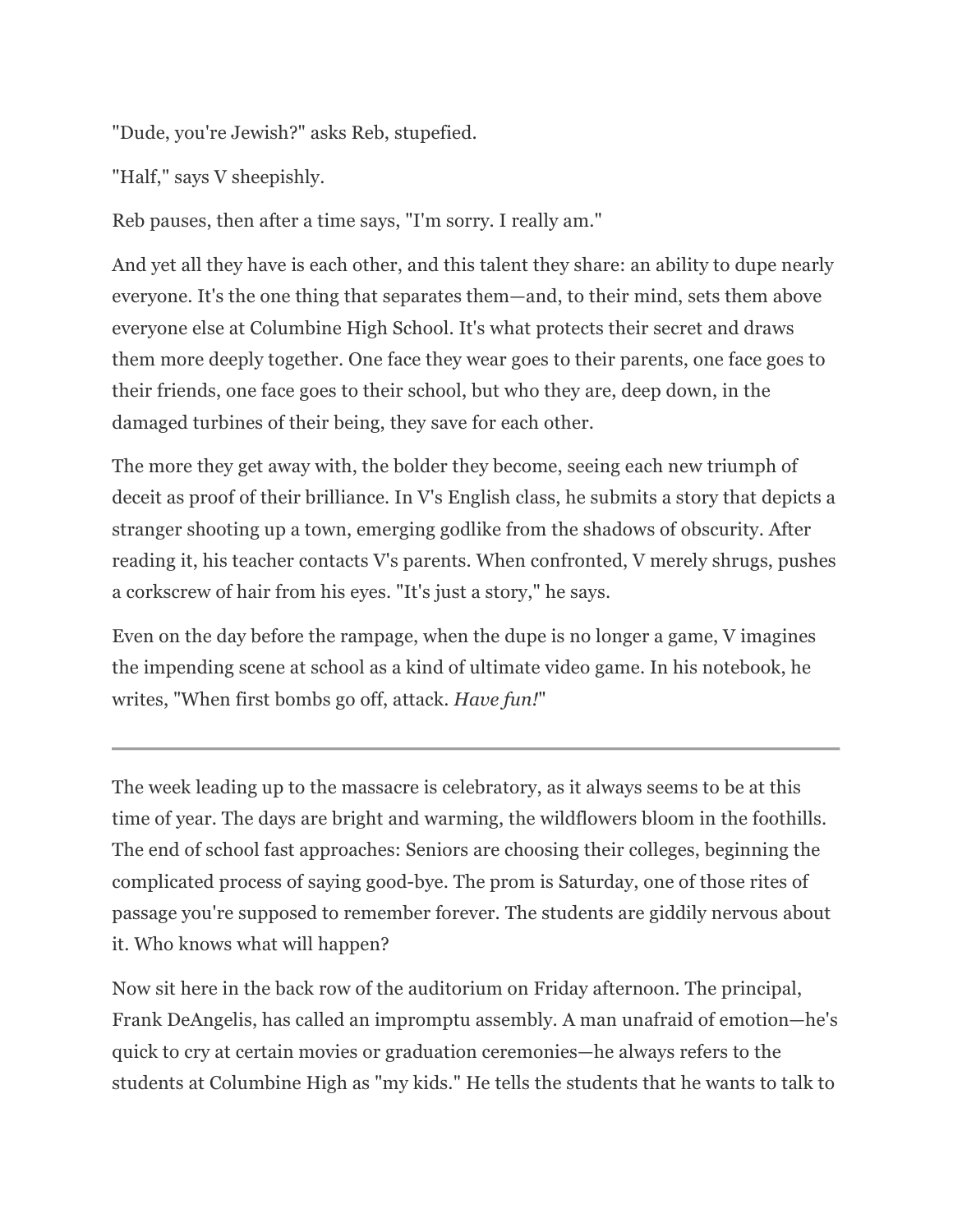them about making good choices, that he wants to share a couple of stories from his own life about people he knew who are no longer here. It's a principal's job to say the right thing at the right time. And he does. He tells them about a baseball player he once coached who died in a car accident. And at the end, he says, "I want to see each and every one of you back here on Monday morning. Because I love you." Only Mr. D can get away with those words. He releases them, his kids, hopeful that they will return.

One boy who's going to the prom is a junior named Patrick Ireland. He's a stringy kid whose metabolism has just begun to catch up with his growth spurt. He's six feet and weighs 150 pounds, though he seems to gain five more with each passing week. And it shows on the basketball court: The last time he played—he's on a club team with his friends—he had his all-time dream game. He ran the court fluidly, without feeling winded, rebounded hard, scored twenty-four points and sank the game winner at the buzzer. There's a lot to smile about in his life: He's a competitive water-skier, an avid member of the math club, a candidate for next year's valedictorian, with a 4.0 grade point average. He seems to accomplish everything he sets his mind to.

Other boys and girls hover, in these chrysalis days, on the verge of new lives: There's a freshman named Danny Rohrbough who has already made a radical, seemingly grownup decision that his future lies not in going to college but in working beside his father, in the garage at his father's successful company, installing car stereos and home entertainment centers. Danny's parents split when he was 5, and though his mother and father have remained good friends, there was, as there is in every divorce, a period of adjustment, of wondering about the hows and whys of the conjugal relationship that brought you into the world but has become untenable. Was he somehow the cause of their split? Working next to his dad answers that question: The grown-up world that floats above is complicated, but his father's love is not. Theirs is a partnership, a daily act of creativity.

And what of this boy here, Brooks Brown, a senior so preternaturally smart and distractible he's bored at school? He's friends with different people, in different cliques—athletes, brains, computer nerds—and yet regards himself, with somewhat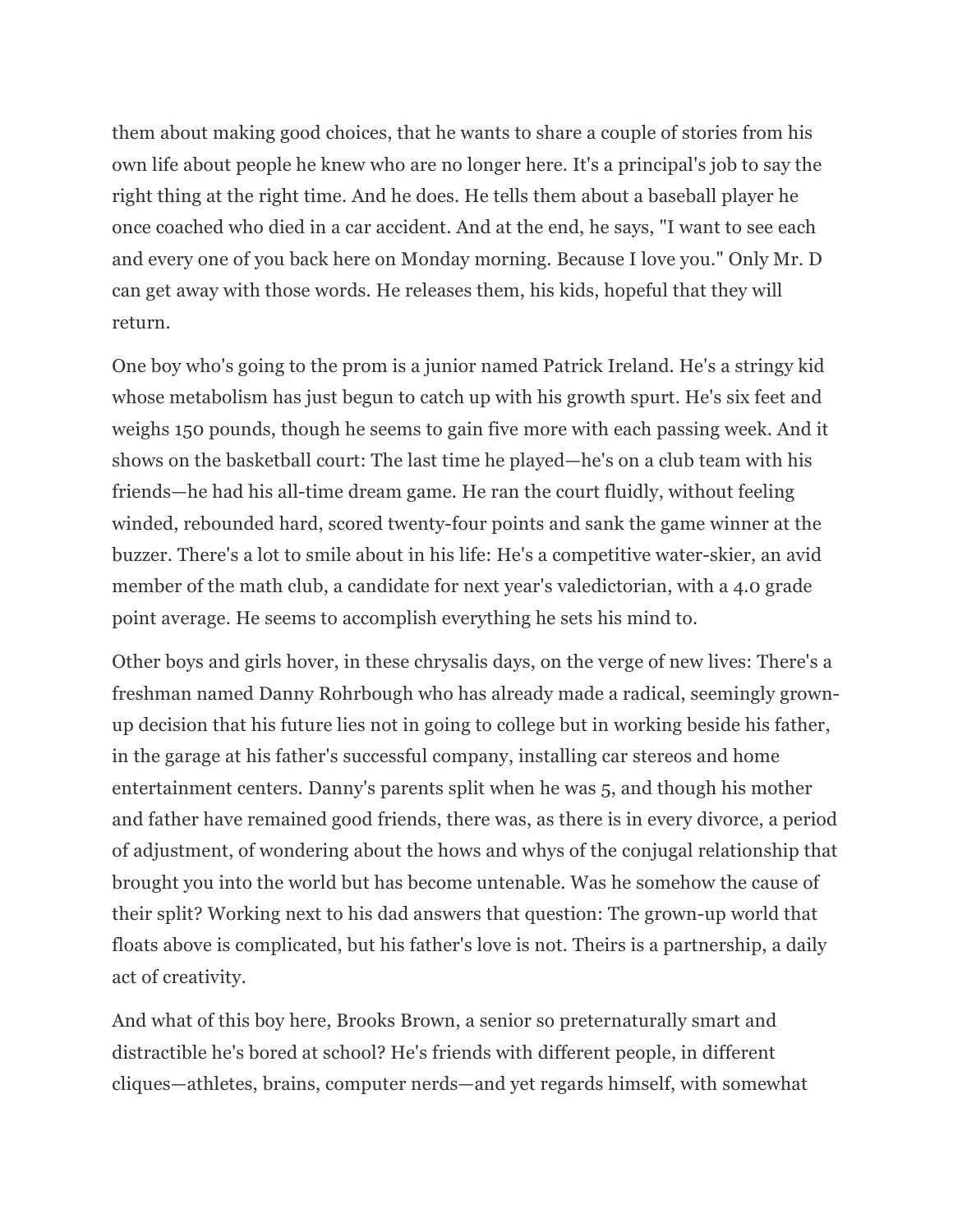melancholy pride, as a geek loser. In the halls of Columbine, he feels isolated and alone. The difference between him and Reb and V, both of whom he knows well, is that he doesn't feel violence toward his school or himself. But he will. Soon after his life is ruined by Reb and V, he will.

So return and stand here for one last moment, out near the baseball fields, as the kids exit on this Friday afternoon, a euphoric, flowing river of humanity. From the outside, gazing upon this scene, Columbine High School is a happy place. Out front, the kids are horsing around, singing and yelling their good-byes until they see one another again at the prom. People linger, delightedly on the cusp of adulthood. About to cross over. From a spot in the senior parking lot, two cars back out: a gray Honda belonging to a boy named Eric Harris and, adjacently, a black BMW belonging to Dylan Klebold. Reb and V go their way, unnoticed.

Tonight belongs to the innocent.

Everything after belongs to them.

Stand here on zero day, on the grassy hill by the side of the parking lot. Eleven A.M. on the Tuesday after the prom, and Reb and V pull back into the parking lot, their cars riding closer to the ground now, lurching under some great weight. For perhaps the first time all year, they don't park next to each other.

It's about to begin.

Reb is the first one out, wearing a T-shirt that reads NATURAL SELECTION. He removes a heavy duffel from his Honda, lugs it into the cafeteria, past the chaos of hundreds eating, and leaves it in the kitchen. Inside the bag is a twenty-pound propane tank with nails taped to the exterior, set with an igniter and a bell clock. Then he scuffs back to the parking lot.

It has taken them a year to plot this, to get the guns and ammo and propane, to figure out how to build the bombs and homemade Molotov cocktails—and test it all. After the first explosion in the cafeteria, they plan to open fire on anyone trying to escape from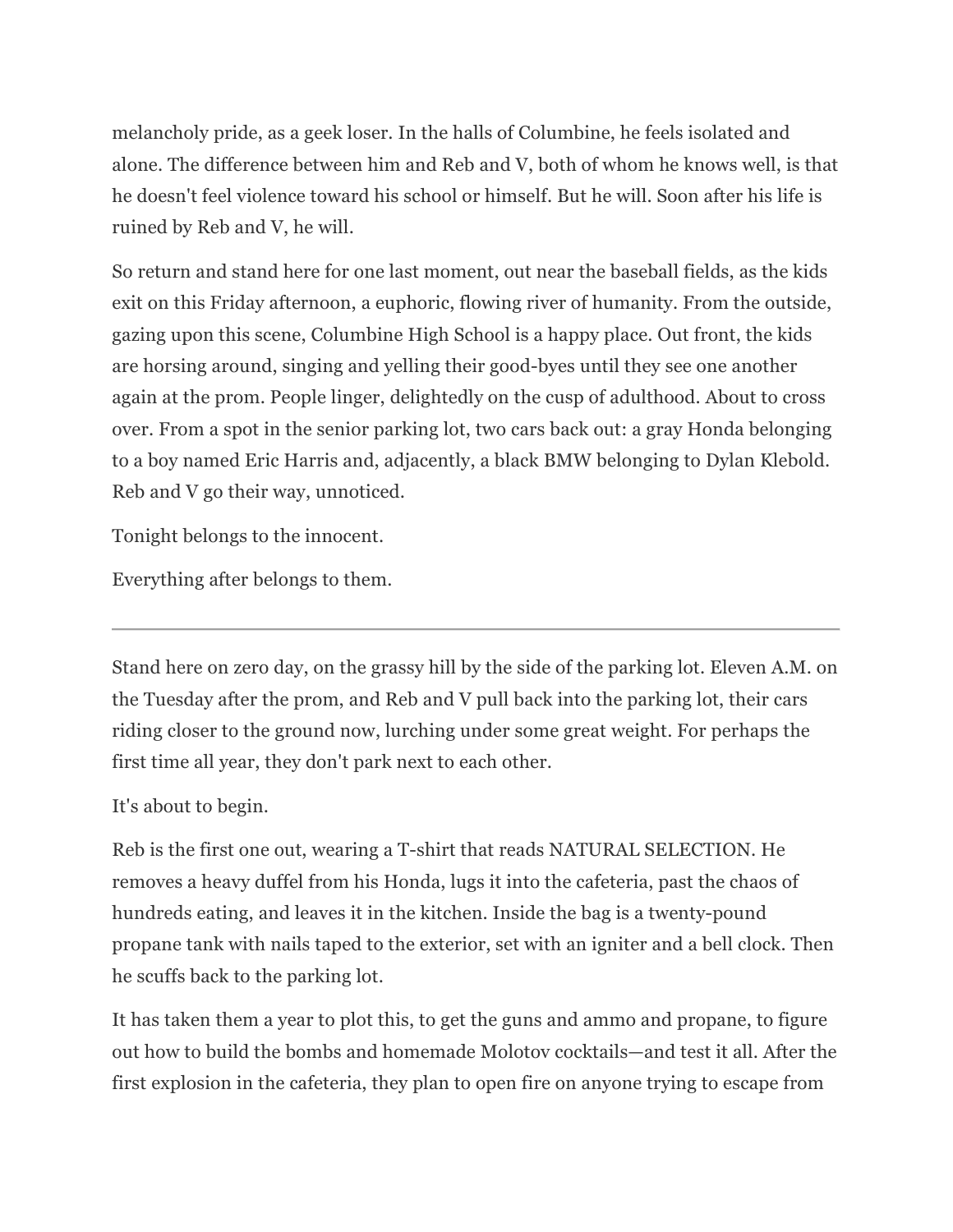the school. After that, they will hunt their avowed enemies, the ones whose names are compiled on a hit list headed by Brooks Brown. Finally, Reb and V have rigged their cars to explode, killing anyone lucky enough to make it out alive.

In the parking lot at Columbine, the boys keep waiting for the cafeteria explosion that never comes. And as they wait, Brooks Brown appears, cutting choir, heading out for a smoke. The timing of this meeting is full of cosmic irony and will be questioned long after the fact. Only last year, Eric Harris posted death threats against Brooks on the Internet, threats that the Browns then took to the police, who filed a report and forgot about it.

Brooks just assumed that Eric Harris was threatened by his friendship with Dylan Klebold, whom Brooks had known since they were in the same Cub Scout troop at the age of 7. So Brooks tried to make peace with Eric recently, as a matter of high school survival. And somewhere in his planning for this judgment, Reb checked his list, and, checking it twice, crossed out Brooks's name. In the margin, he scrawled the words, *Let live.*

Now, Reb turns to Brooks. "I like you," he says. "Get out of here."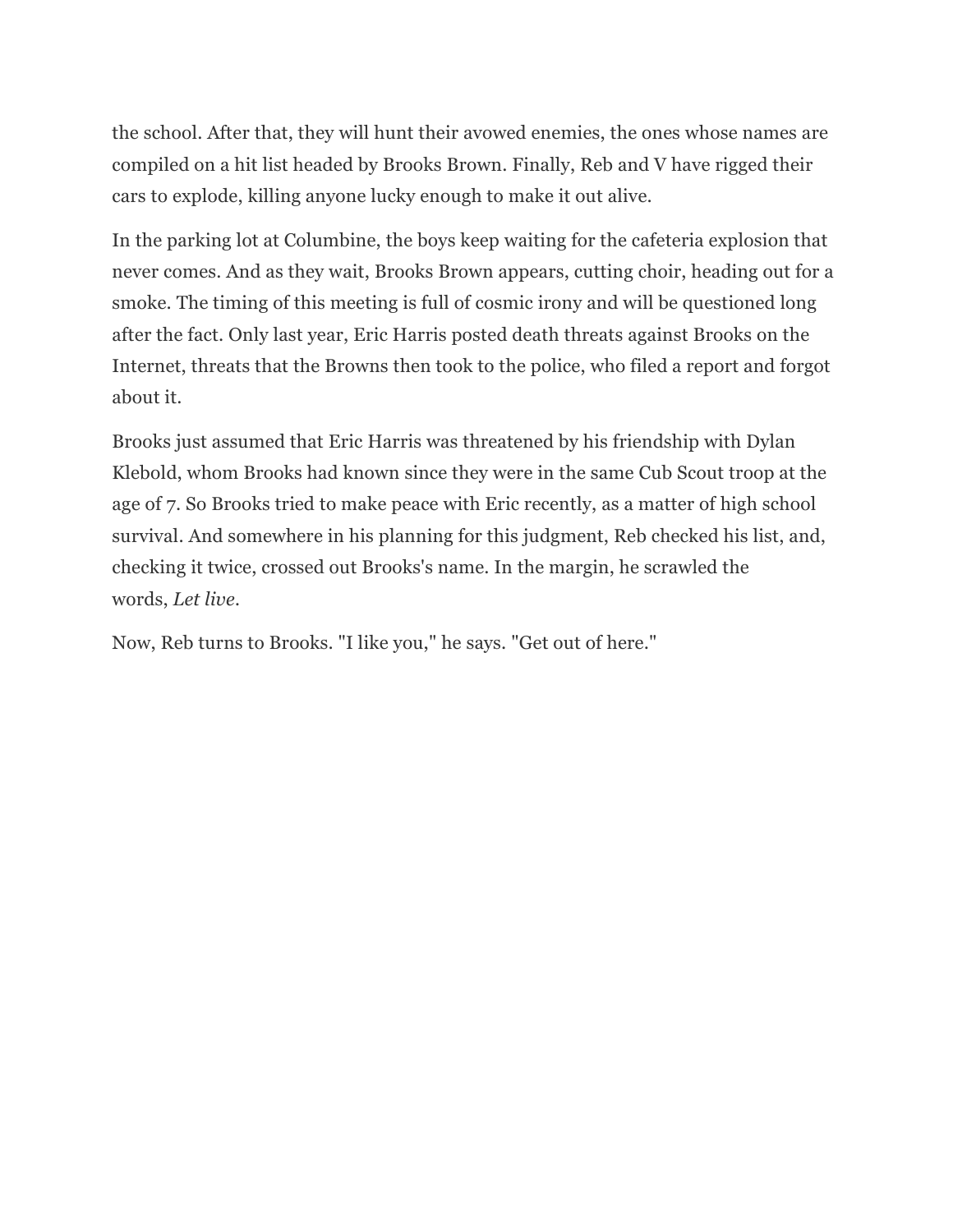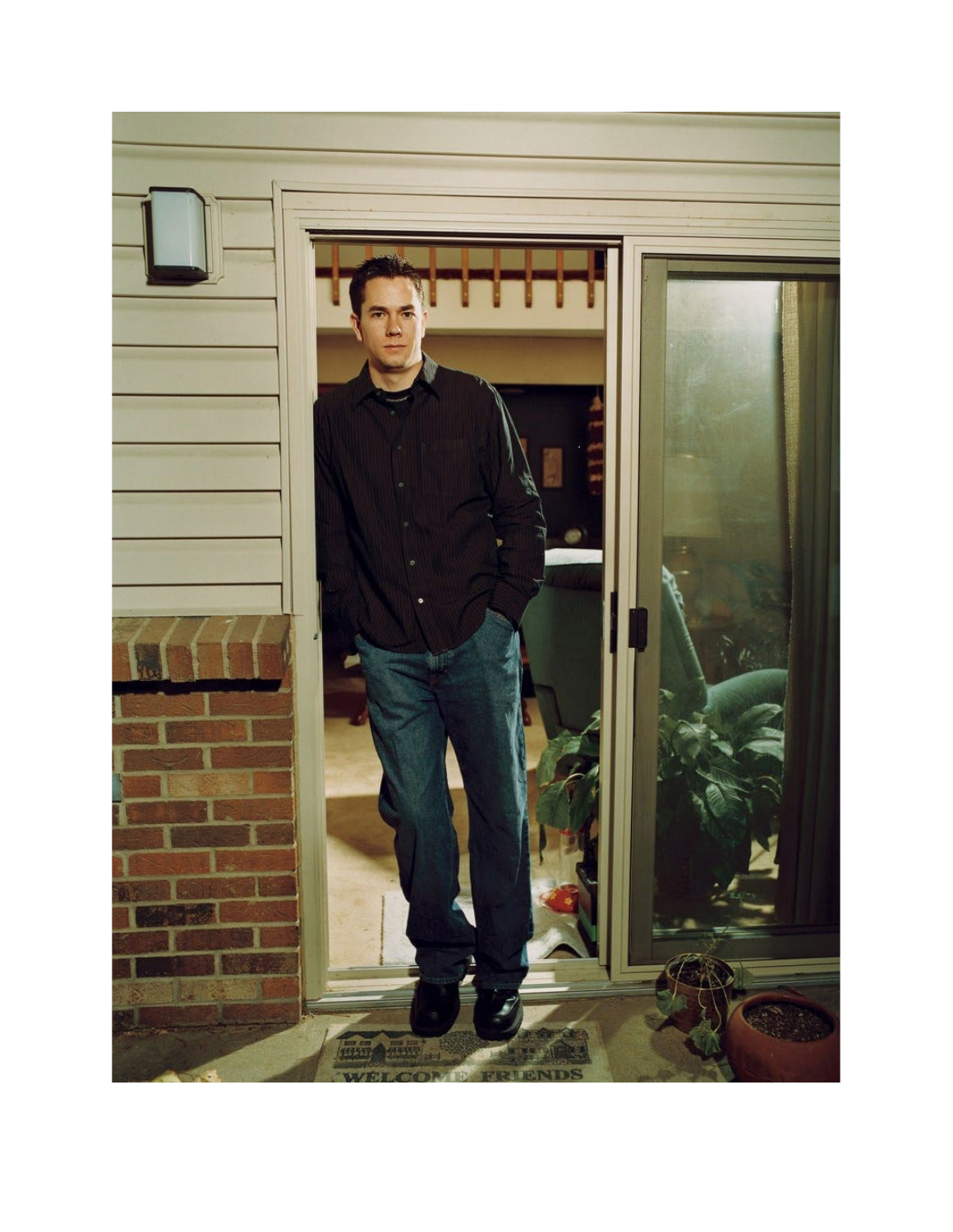**Patrick Ireland | Survivor / The Boy in the Window | "I was finishing my** statistics homework at the library table when it all started. I heard some little pops outside and was not quite sure what it was. It started to get closer. Then a teacher comes running in saying, 'There's two kids with guns. Everybody get under the table.' There were three of us under the table, plus this other girl who ran over and ended up with us. The gunshots were getting louder, and they were throwing pipe bombs in the hallways. And then it just started getting louder, and the ground was shaking, and stuff was falling from the ceiling tiles. And then they came in and started shooting."

Reb straps on a black vest loaded with ammo. V, in combat boots and a T-shirt that reads WRATH, turns his baseball cap backward, picks up his TEC-DC9. The two boys cross the parking lot, and no one stops them. It's not clear who lofts the first pipe bomb up on the school roof, where an air-conditioner repairman, believing war has come to Columbine, takes cover. They seem to move now as one organism. At the side door of the cafeteria, Reb peers in—yup, 500 students dumbly eating lunch like bovine. This is the golden moment, exactly what they've been waiting for. "You've given us shit for years," V says in a Jack Daniel's-fueled rant during one of the videotapes. "You're fucking going to pay for all that shit. We don't give a shit because we're going to die doing it." But do they hate enough? Are there sudden misgivings? Instead of entering for the slaughter, Reb pulls back, and he and V move past the cafeteria and toward the grassy hill that runs up the side of the school. Some kids are eating lunch in seventydegree weather or just taking a little air. A finger pulls a trigger, and then the two of them are unleashing bullets like Skittles.

The first down is a girl named Rachel Scott. Reb pierces her temple as she eats, killing her instantly. Meanwhile, the boy named Danny Rohrbough has slipped out of school for a cigarette with two of his buddies when the bullets find them standing there, not yet having lit up. Two shots rip through Danny's torso, and he falls dead, curled facedown on the cement. Of his friends, one is shot in the spine, instantly paralyzed; the other, who is shot in the face, will live.

Is this enough hate?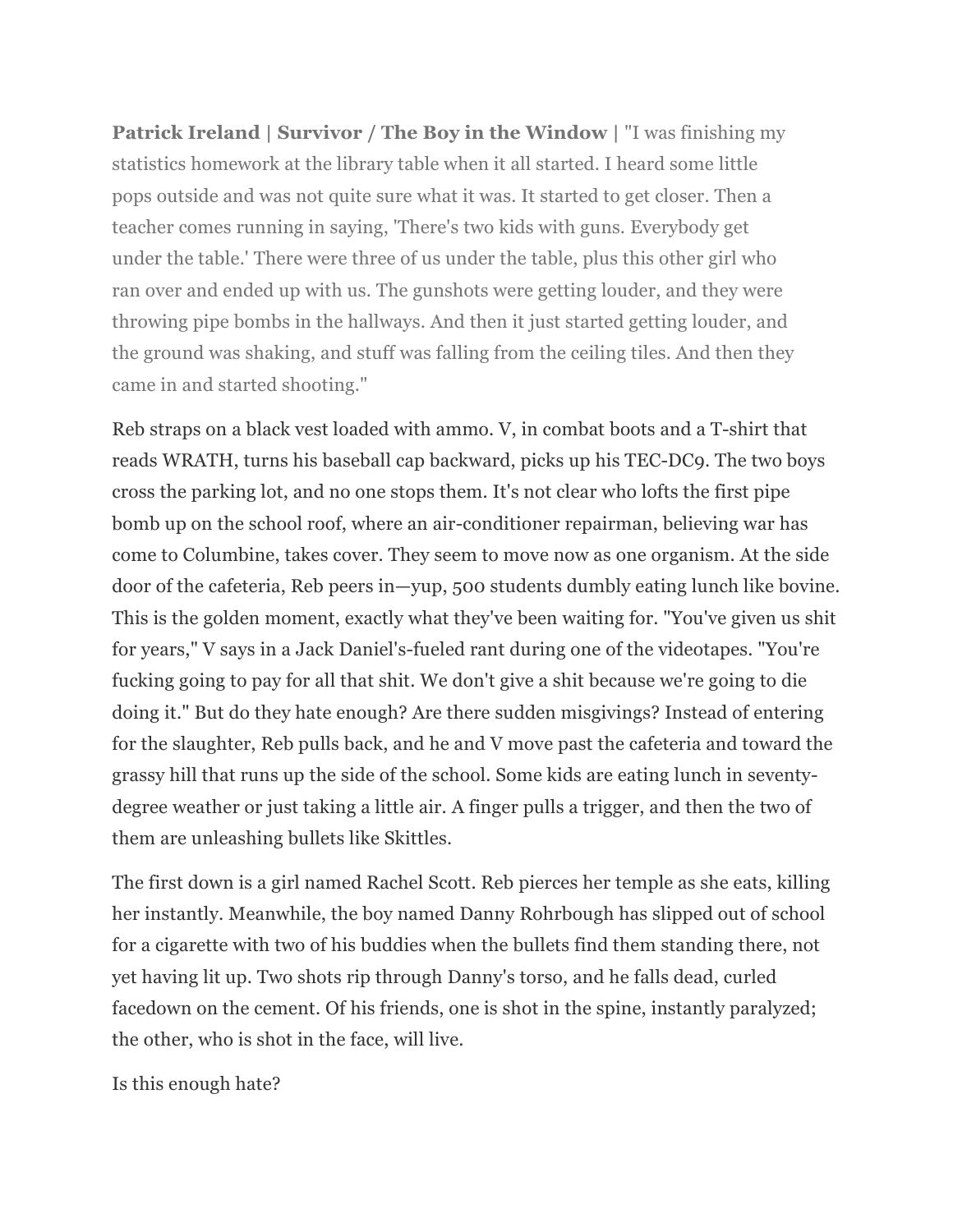The killers now start up an outside stairwell, twenty-five steps in all. Inside, some students believe a senior prank has begun. But teachers are screaming for everyone to get down. In the cafeteria, hundreds hide under tables; in the library, upstairs, thirty or so huddle in small groups beneath more tables. Reb and V swing open the outside door on the main floor, about fifty feet from the library, going from dazzling sunlight to the shadowed insides of the school.

Underneath a table in the library, Patrick Ireland hears popping noises, coming closer and closer, until the two killers enter, V wielding the TEC-DC9, Reb with a shotgun. They go from table to table, peering under, pulling people up, humiliating them. "What do we have here?" says Reb just before he shoots a student in the chest. "A nigger." Reb asks one girl if she believes in God, and when she answers in the affirmative, blasts her with his shotgun. Another student remains crouched in a ball while those on either side of him are murdered. He ends up alive, covered in their blood.

# Time has ended. Pencils lie atop papers with half-finished sentences. There are, at this moment, fourteen dead, twenty-two injured and one teacher hovering somewhere between.

And then they come to Patrick Ireland's table. What's happening here? Patrick is holding the hand of his friend Mikai Hall, who's praying, repeating God's name. Patrick prays along with him until the pops become deafening. Suddenly, Patrick sees dark red liquid running from Mikai's knee and soaking his pants, and he instinctively reaches out to clamp his hand over the wound, and the top of his head slides out from under the table. V takes aim and shoots, buckshot passing directly into Patrick's brain, which is how the boy disappears in a black wave.

After sixteen minutes and twelve murders, the killers go on. The principal, Frank DeAngelis, has been told of gunshots and, in disbelief, bolts from his office out into a long hallway that runs from the front to the back of the school, only to see a shadow at the far end, maybe eighty yards away, firing a gun in his direction. When the plateglass windows shatter behind him, he's certain he's going to die.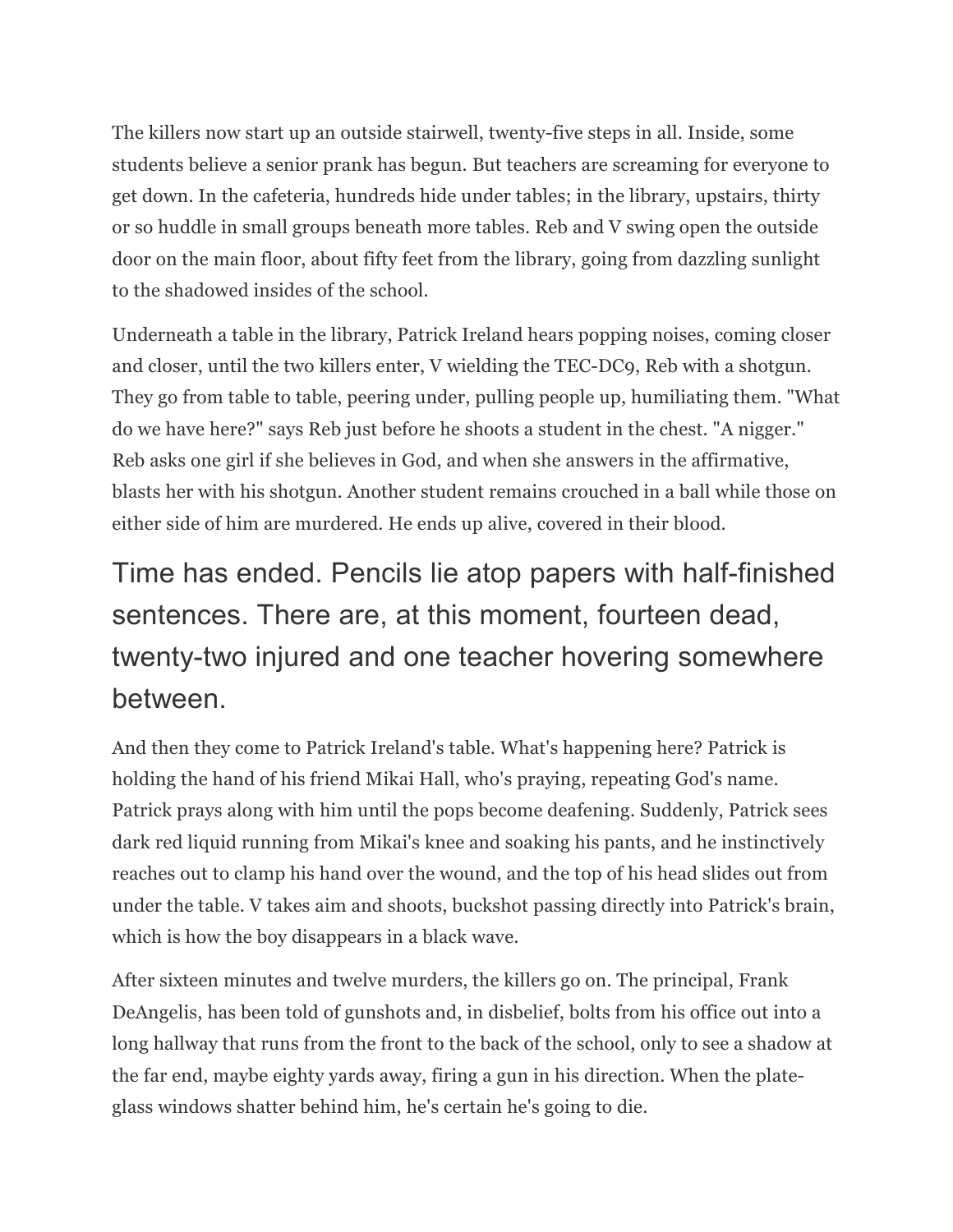At this point, children are flooding from the school in shocked droves, running hard, feet flailing, some of them bloodied, all of them now intensely aware that this was never meant to be a prank at all but somehow, impossibly, a massacre. Students identify the killers to police as Harris and Klebold; others report that there may be three, four, five gunmen. Rumors circulate that the killers have left the building, and children flee through the neighborhoods. Literally take off running. A group of thirty lie quietly in the darkened basement of a friend's house nearby, for hours. The police secure the perimeter of the building but don't make a concerted effort to enter it for what will be several hours.

Inside, Reb shoots at a short man who has just emerged from the principal's office, misses, and then is distracted by a teacher coming up a nearby set of stairs. He turns and fires on Dave Sanders, one bullet passing through his neck, another through his chest. Then he and V head downstairs to the cafeteria, where surveillance cameras catch them drinking from water bottles left on tables and shooting at the propane-tank bomb they've left, hoping to ignite it—but to no avail. They light a small bomb that sends several students scurrying. And yet, in the next twenty minutes, the killers don't fire on another soul. With hundreds still hidden in lockers and behind classroom doors, Reb and V wander quietly, almost as if in a postcoital trance. A streamlet of blood drips down Reb's face, his nose having been broken by the recoil of his shotgun. V sticks his head up into a ceiling crawl space and comes face-to-face with a friend of his with whom he was, just last night, playing fantasy baseball—but does nothing. They're already receding—or perhaps have lost heart. Later, some will call this the Quiet Time.

Tired of roaming, they return to the cafeteria, drink again from left-behind water bottles. Then they climb the stairs back to the library. There are twelve bodies left for dead here. They take their place among them, and Reb takes a shotgun, puts it in his mouth and fires, blowing off the top of his head. V raises his TEC-DC9 and shoots himself in the temple. Their feet nearly touch as they lie in the shadow of a bookstack.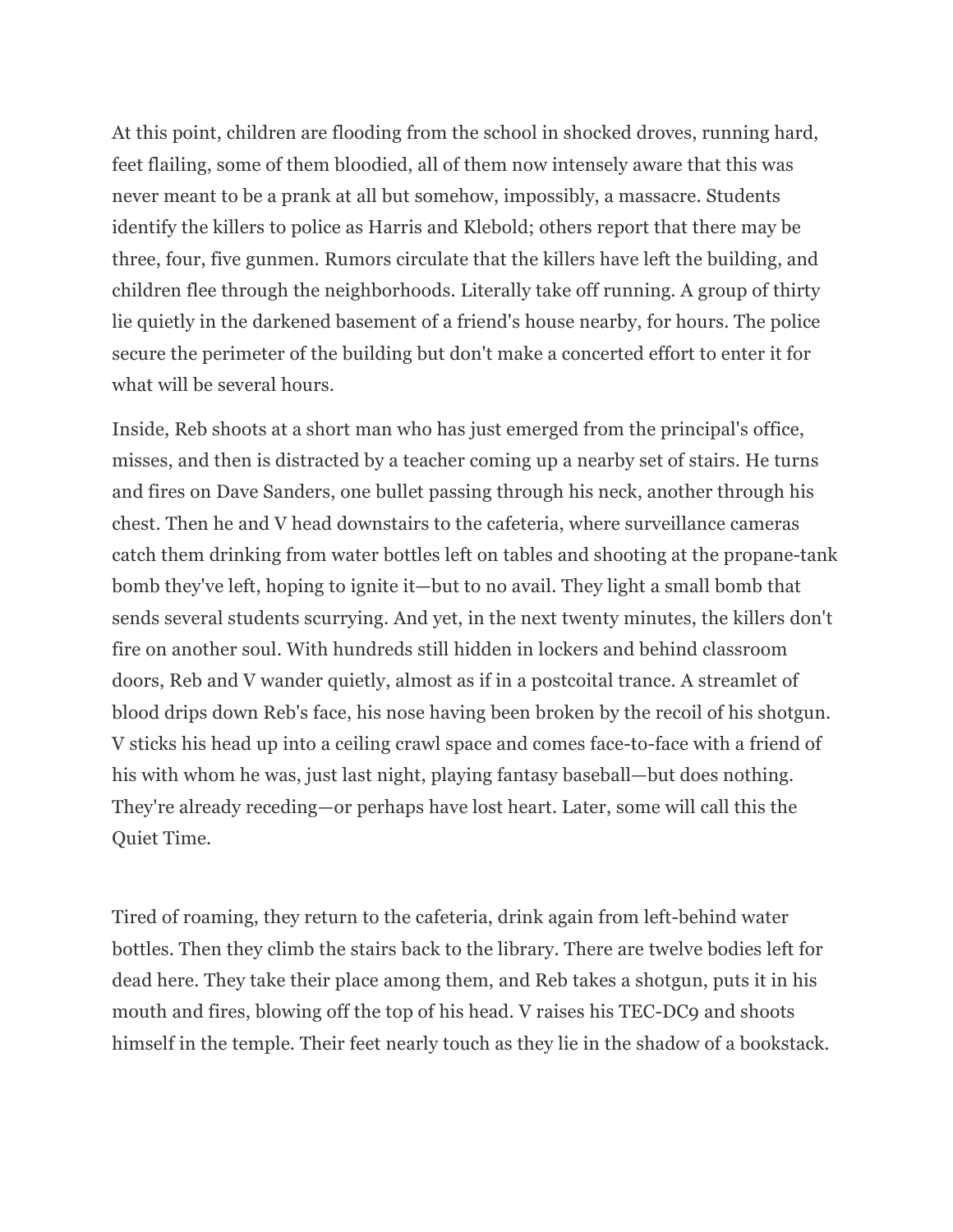At 12:08 P.M. on Zero Day, the fire alarms make a deafening sound, the sprinkler system is watering the cafeteria, but the children remain silent and unmoving. Time has ended. Pencils lie atop papers with half-finished sentences. There are, at this moment, fourteen dead, twenty-two injured and one teacher hovering somewhere between. The whir of news copters can be heard outside, as well as sirens. Hundreds of law-enforcement officers and the sheriff's deputies stand at the ready, paralyzed by orders not to enter.

The sun moves into a new quadrant of sky. The stars, unseen in the glare of midday, shift back into view. The children are dead.



Time has stopped: Let the terrible glare of time begin again.

**Frank DeAngelis | Principal / Columbine High** "I remember walking out of my office and my secretary stating there had been gunfire. I said, 'What are you talking about?' and she said, 'Gunshots have been fired downstairs.' The next thing I realize is there's a gun coming through the door. I saw glass breaking behind me and I just thought I was gonna die. I walked out, and I saw a guy with a cap, saw a shotgun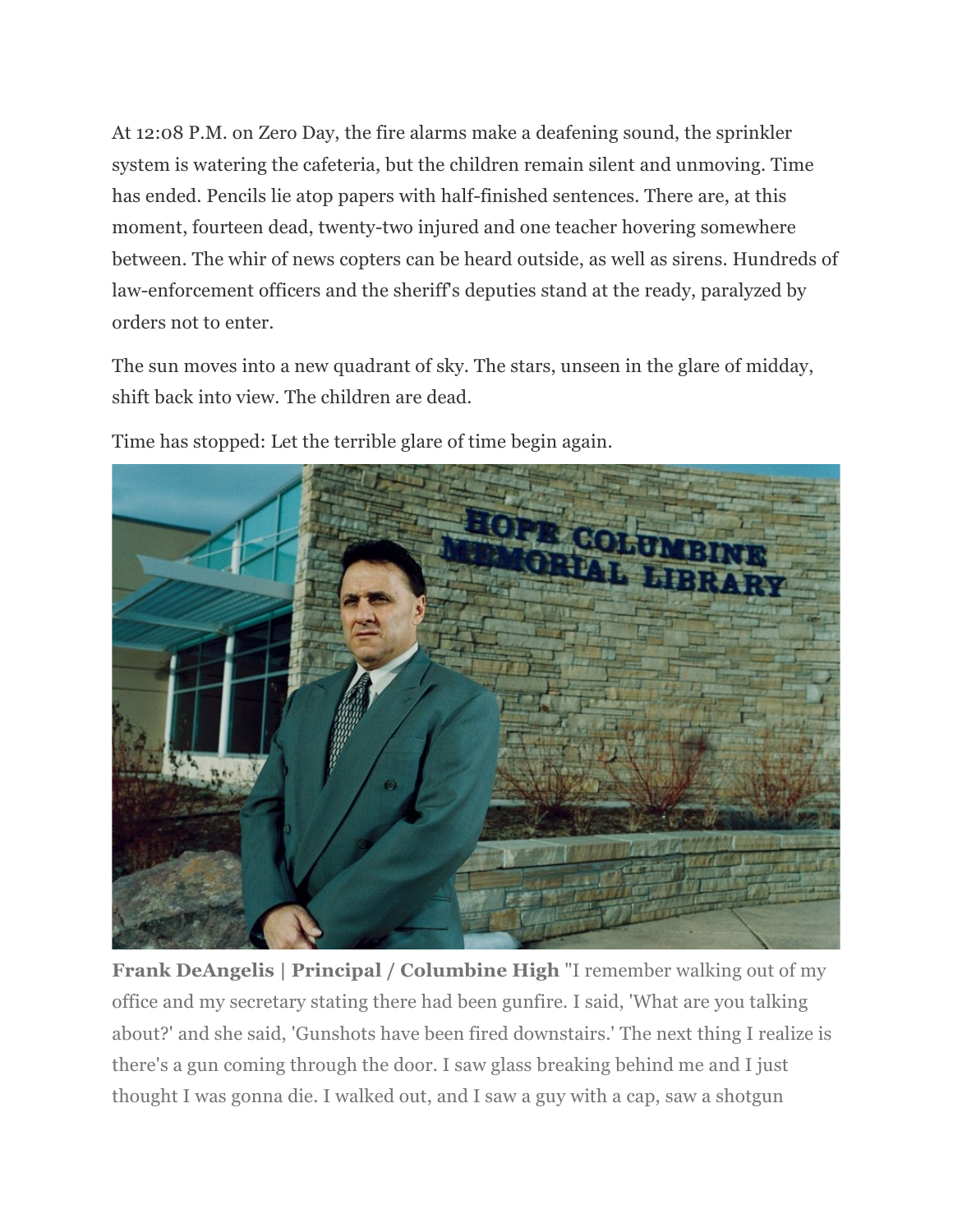coming out, and the next thing is just this popping sound like firecrackers going off. And so I just said, what's it gonna feel like to have those bullets penetrate your body?"

Let the terrible glare of time begin again. But never forget what has happened here, nor the names of the dead: Cassie, Steven, Corey, Kelly, Matthew, Daniel, Dan, Rachel, Isaiah, John, Lauren and Kyle. Inside Columbine High School, after three hours with no rescue, the teacher, Dave Sanders, dies gazing on wallet-size pictures of his children, wrapped in the T-shirt tourniquets of his students, one of whom is a boy who stays with him until the end. And hard as it is to look on the body of that well-loved teacher, it's harder to look on the face of that boy looking at Mr. Sanders, the basketball star who couldn't save him.

Time has entered the library as fourteen bodies lie motionless on the floor. One of the bodies belongs to Patrick Ireland, who's been shot in the head. A moment ago, he was a 4.0 student doing his homework with friends, and then a bullet passed through his frontal lobe and lodges in the back of his brain, tearing neurons, deleting memory. But he's not dead yet. His eyelids flutter as he tries to climb back up through levels of consciousness—and then his eyelids open. There's a patch of ceiling above and gauzy light emanating from somewhere behind.

### Is this heaven?

What he remembers almost immediately are the killers, and although he's bleeding out all over this carpet, some deep-seated survival instinct urges him to move before they return to finish him off. He knows he's in the library, and he knows the light is coming from a window and that if he can reach that light there may be a way out. But when he goes to get up, when his mind says *get up,* his body, trying to move all at once, can't move at all.

So it becomes a question of what's possible. It's not possible to roll to his stomach and make forward progress, nor, it seems, is it possible to move his entire right side. However, the left side works, and the left foot—used to anchor and then push, anchor and then push him along on his back—moves his body by inches. After a few feet, he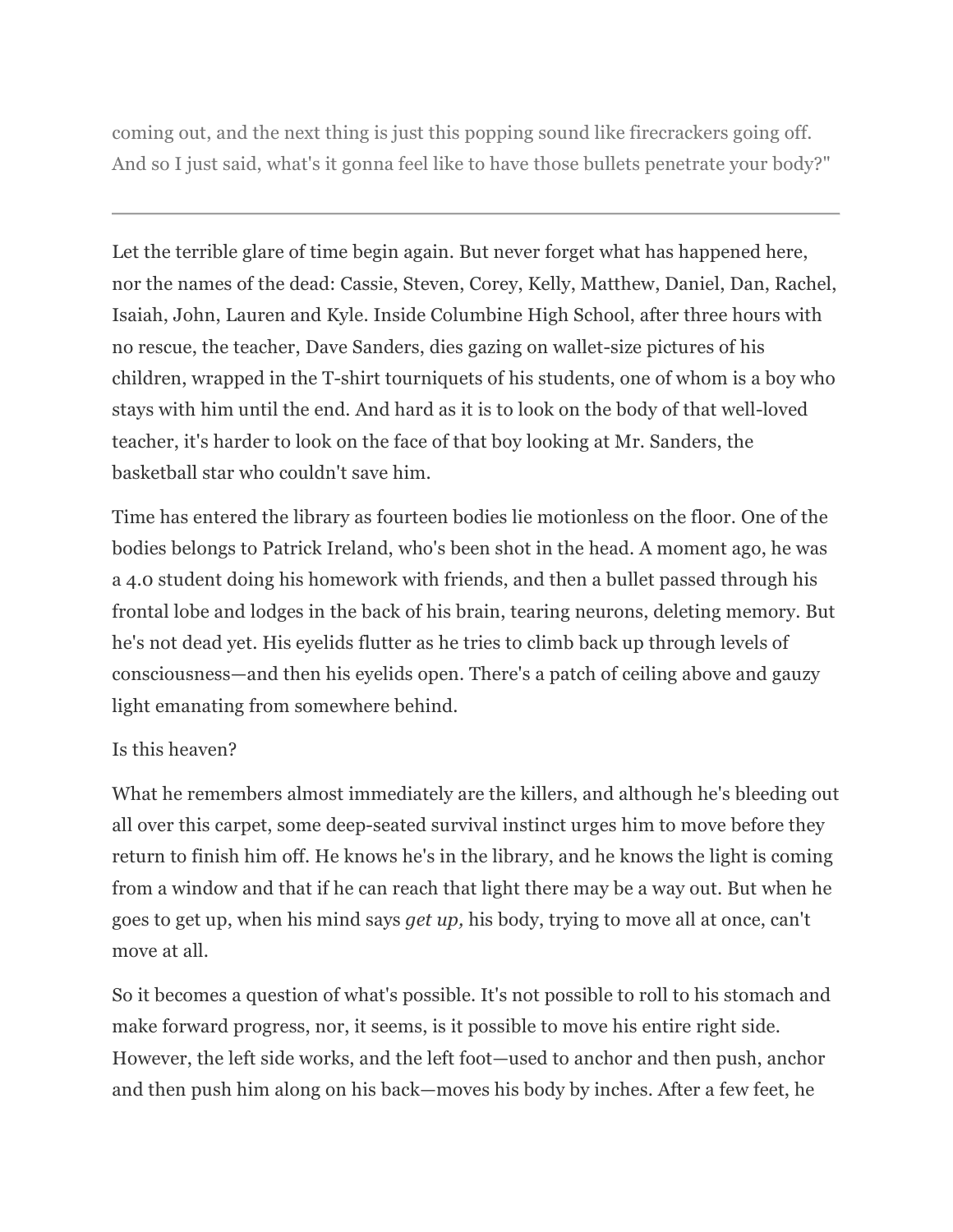slips into unconsciousness again. Then he wakes, fills with metallic fear that the killers are near and pushes forward a few more inches, straining for the source of light. He zigs and zags and blacks out. He wriggles past dead bodies, brushes right up against them and through warm puddles of blood. He has no awareness but for the light, the killers and the passage of time.

After nearly three hours in that library, Patrick Ireland wedges himself against the wall, near a chair, and using both wall and chair as leverage, pushes himself up into one of the shattered green windows. He feels a warm breeze pouring through, hears the whir of helicopter rotors and from a distance a faint "Hang on, kid. Just stay there and we'll come and get you!"

The boy in the window opens his mouth to speak, but nothing comes out. He tries to raise his right hand, but it won't move. He raises his left hand to say: Yes, I hear you. A SWAT team moves in on the back of an armored vehicle, and when they're in position and yell up for him, Patrick Ireland lets go, dropping like a sack from the window. Days—and then weeks—pass before he has another clear memory.

Meanwhile, parents arrive at a nearby elementary school, a makeshift gathering point, searching for their children, checking posted lists for the names of those who've been confirmed safe. Standing there, Patrick Ireland's parents have no idea that their son's just been taken from a window, as others have no idea that their children lie silently in the library now. By nightfall, the list still doesn't include nearly forty dead or injured kids. Where are they?

One of those left wondering is Brian Rohrbough, the father of Danny. He had gotten a call around lunch at his shop from his ex-wife, Sue, who said, "I think you'd better turn on the TV." He immediately drives to a grade school near Columbine, where he meets up with Sue and some others. The afternoon passes in stark, bright colors, human bodies futilely moving this way and that, sirens screaming and a wall of callous police blocking the school but not entering.

He goes late to his house—and his ex-wife to hers—without any word about Danny. He wakes the next morning to a call from a friend. "I think you'd better see the paper," he says. "There's a picture."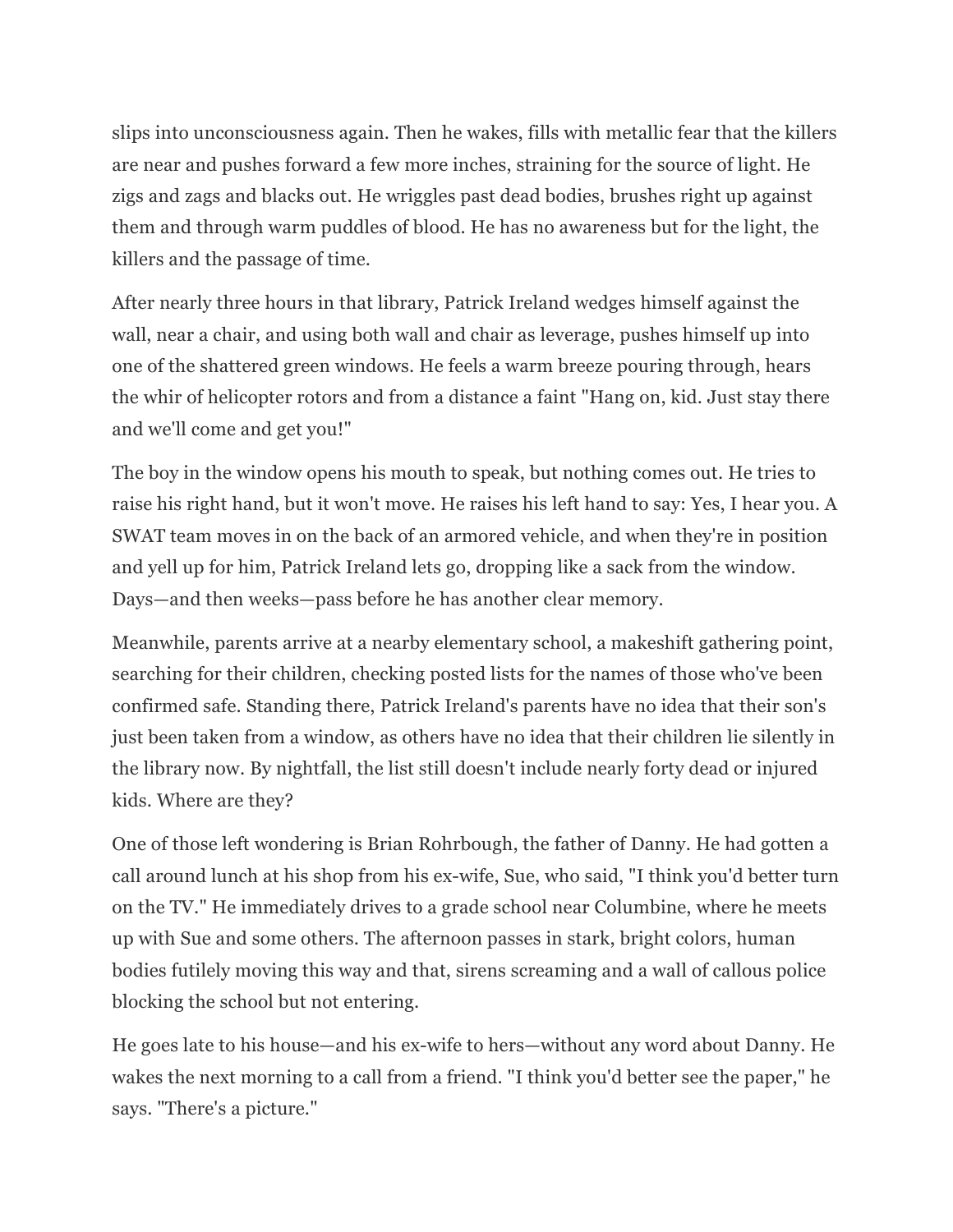And it's him. Brian Rohrbough confirms the death of his son by a picture in a Denver newspaper, his boy lying in near fetal position on a slab of cement sidewalk, at the base of the stairs leading up the outside of Columbine High School to the library. He gets in his car and drives to the school to demand his son's body. The police tell him the boy may be booby-trapped. But how long does it take to check for a bomb? Twentyeight hours pass before they remove Danny Rohrbough from the sidewalk.

And in that time something cracks and shifts inside the father. The inhumanity of leaving Danny out like that, through a cold night, exposed, strikes him now as one of many little crimes that will be committed after the massacre. Soon a law-enforcement officer, a friend of the family, comes by to offer his condolences and then admits that he has some questions about whether Danny was accidentally shot by another lawenforcement officer. For Brian Rohrbough, this is the beginning, in Danny's name, of a quest for the truth. To undo that day and play it back in all of its terrible clarity.

The killers' bodies are taken from the school. There's nothing left now but aftermath. The snow begins to fall as they're hauled away. Big, locust flakes, blown by an east wind, banishing the earth, unbelievable except for the fact that they're real and cling to everyone—the camera crews jockeying for tears, the governor's entourage, which has just arrived to inspect the decimated building, and the kids, wearing tranquilized masks, who gather to mourn at makeshift memorials, held up by one another, their hair covered in veils of white.

On the night of the massacre, the minister, Don Marxhausen, calls an impromptu service at his church. "The body of Christ," he murmurs again and again, and near the end of Communion a female parishioner approaches, answering not with "Amen" but "Klebold."

"The body of Christ," he says again, confused, but again the answer: "Klebold."

"Don't forget them in their hour of need," she says.

Shortly after, Reverend Don gets a phone call from Tom Klebold, the father of Dylan. "I need your help," he says, "but it has to be confidential."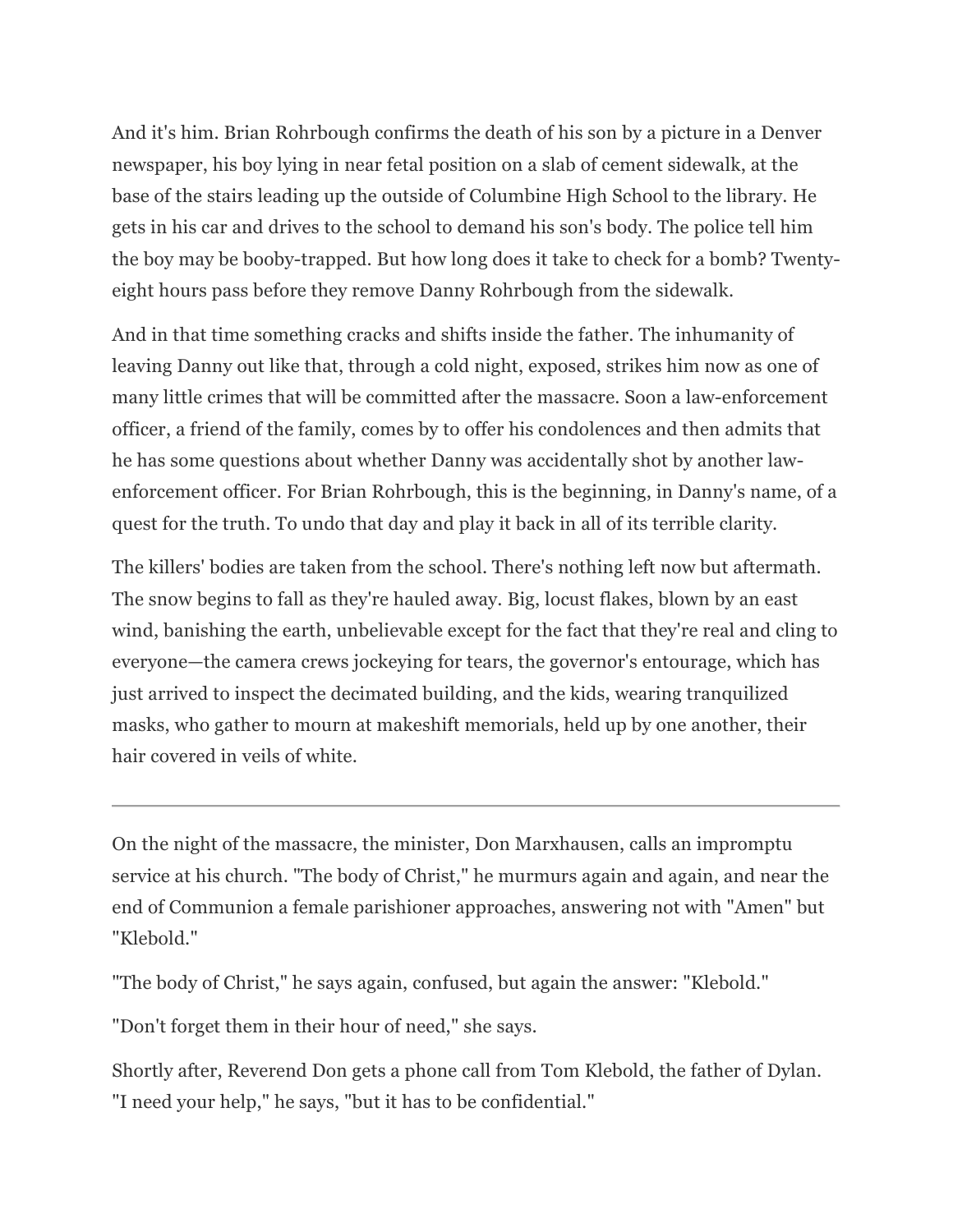# People in Littleton no longer want to talk about the shootings—and they marginalize those who still do. They want Zero Day to disappear, to become a story that becomes a rumor that time forgets.

Reverend Don doesn't shy from complicated spiritual transactions. He goes where he's most needed, reaches out to those who most need lifting. He carries his 240 pounds as if he could still do a little damage in hell if he had to. Among the conservative evangelicals who dominate this place, he's a liberal misfit. If you can't laugh, even in the worst times, he says, if you can't find some smiling note in the dirge—or, at least, forgiveness—then you may as well forget about salvation. So he agrees to do the memorial service for Dylan Klebold because the boy is a misfit, too, and still one of God's children.

When he arrives for the service, Sue Klebold, the mother, embraces him. He can feel her trembling, and she leads him to an open casket in which her son Dylan—the killer formerly known as V—has been laid to rest. The image of him sleeping here, coiffed for good-bye, is startling: He's surrounded by Beanie Babies, a ring of them that runs from one ear to the other.

How does one commend this sweet boy, a mass murderer, to heaven? Reverend Don doesn't even try. "Do you mind if we just talk for a while," he says, "and then we'll worship." And so they do. One couple says that the Klebolds are great parents. And another couple agrees and chimes in, "He was like our son!"

Then Tom Klebold speaks: We don't believe in guns. We've never had any in our house.

And Sue: I don't understand the anti-Semitism. I'm his mother, and I'm Jewish.

It goes like this for forty-five minutes—this confusion and disbelief suffusing everything, though they really try to remember him for the funny, sensitive kid he was. Only Dylan's older brother remains silent. Nothing negative is said, though the enormity of what has brought them here crushes down on everything. How do you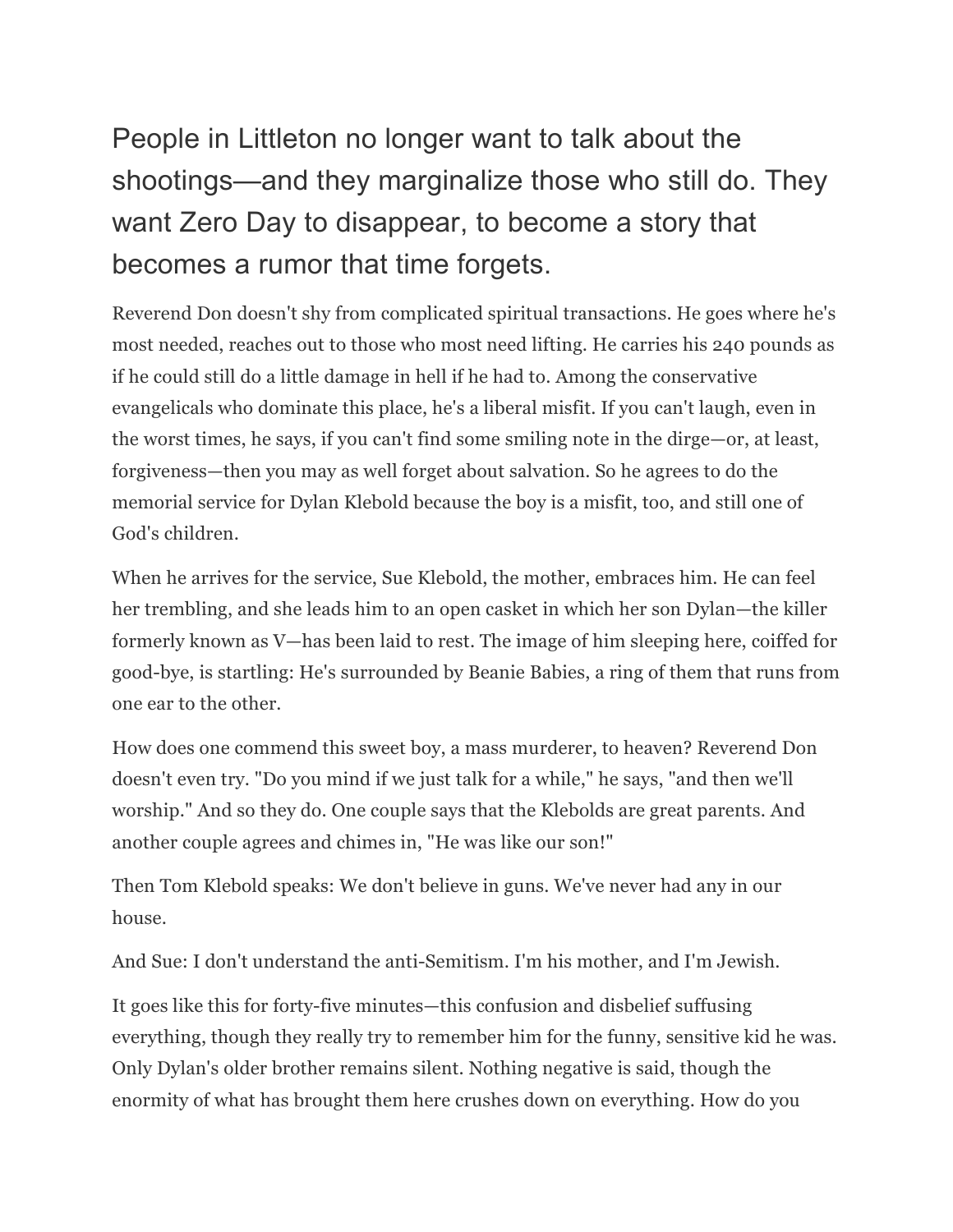reach these parents who have not only lost a son but whose son set out, it seems, to kill an entire town?

Reverend Don tells a story about how, in the Bible, David, the king of Israel, once had a son named Absalom, a beautiful boy who was a fierce rabble-rouser, inciting civil war against his father. In the end, David's loyal general, Joab, was forced to kill Absalom in order to restore the kingdom, and yet David, when confronted by his son's body, was so overcome by grief, he broke down. "Would God I had died for thee," he wailed, "O Absalom, my son, my son!"

It is the perfect parable about the purity and endlessness of a father's love, no matter what the situation. And the Klebolds cling to it. After a few blessings, they're done. Dylan is later cremated—for fear that a grave site would be defiled—and when the minister asks one of the Klebolds' legal representatives what to do in case the media come calling, Reverend Don is mildly surprised when the man says, "Just tell them what you've seen here tonight."

And so he does. He agrees to two nationally televised interviews. To America, he describes the Klebolds as a family in deep, unimaginable pain. About the service, he says he saw two innocent parents "questioning where their son came from." He stays in touch with Tom and Sue, visits occasionally. Tom, a former geophysicist, rarely leaves his house. The driveway has two gates on it, and he sits up in his office, cloistered from the world. Sue has a position with a local college, working with the disabled. She pens letters to the victims' families, expressing her grief. She has so many questions now about her son. She invites a small group over to watch the promnight video they took of Dylan. He wore a tux and went with a friend, Robyn, a girl who also secretly bought guns for Reb and V. But in the video, they're merely high school seniors, pinning each other with corsages, giggling embarrassedly, then getting into the limo on one of the biggest nights of their young lives. Sue Klebold scours the television screen for clues. There are no clues.

As for Reverend Don, when he twice defends the killer's family on national television, when word leaks out that he led Dylan's memorial service, well, something turns and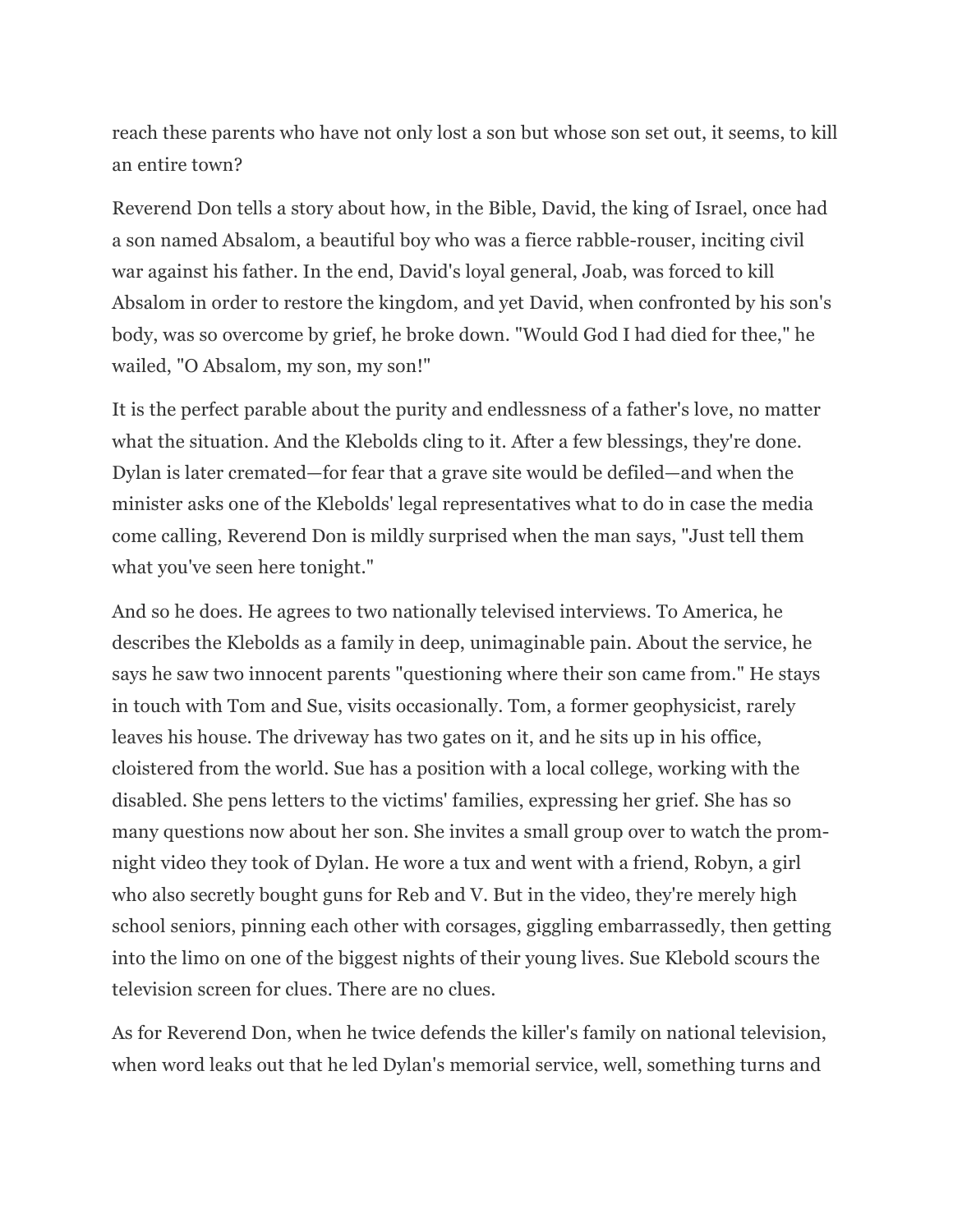hooks in his parish, and they begin to hate. There are forty-six families here who had kids inside Columbine High School that day, and suddenly he's Absalom.

On the first-year anniversary of the massacre, even as the reverend addresses thousands in Clement Park, his church council unanimously votes for his firing. Within three months, he sells his house, packs and is banished from Littleton, Colorado, for good.



**Don Marxhausen | Reverend / Pariah |** "Afterwards, at the funerals for the victims, people kept saying, 'Is it not beautiful? They're with Jesus now.' Bullshit, they're dead. We had parents, we had brothers and sisters, who were suffering. To say everything was okay at these funerals was insane."

He sleeps all day and stays up all night, like the vampire they want him to be. He falls into a deep depression, never leaves the house. For the first couple of months, his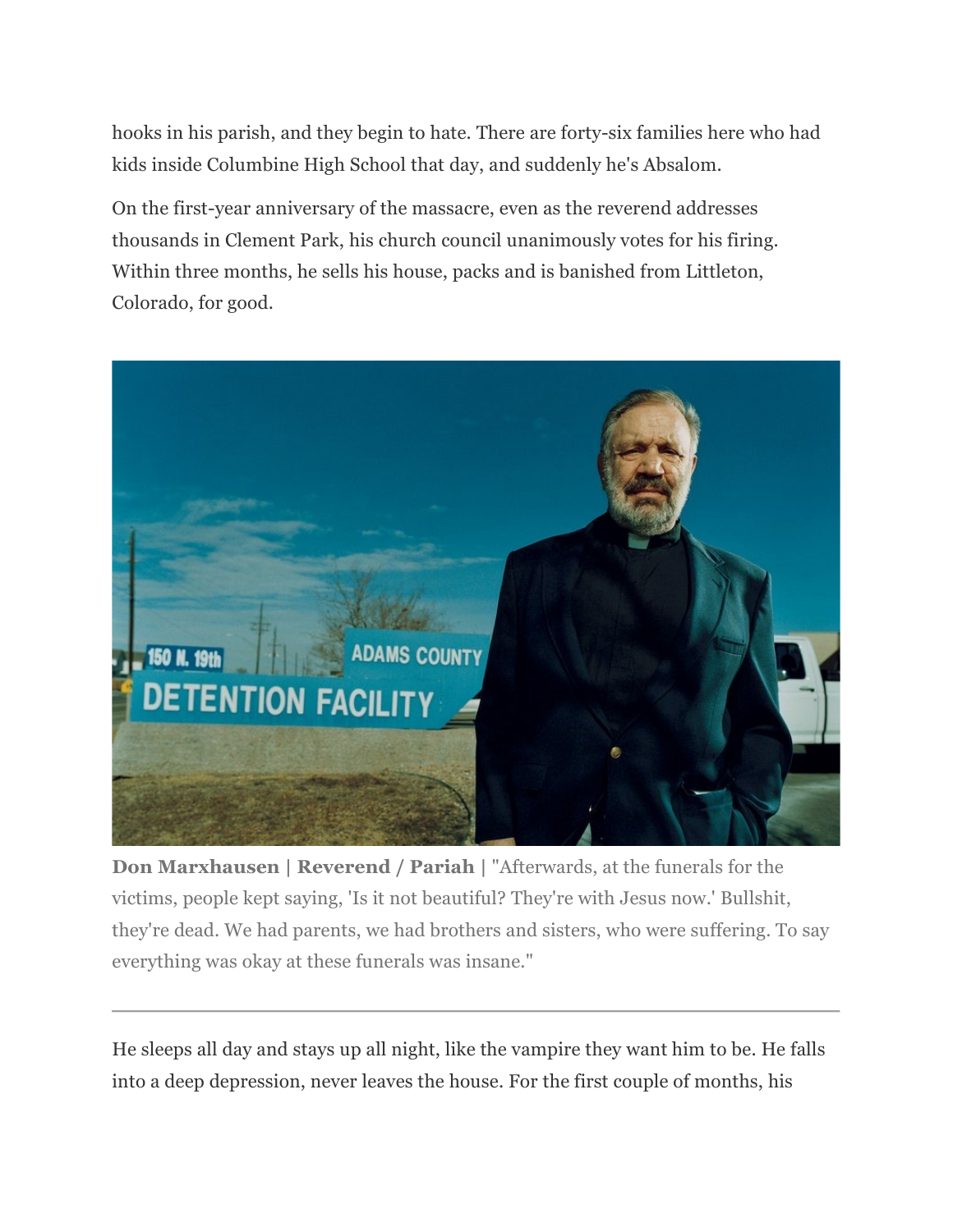parents believe he's suicidal. They fill with fury: at the Jefferson County sheriff, at the principal, Frank DeAngelis. For casting a patina of guilt over their boy, who's innocent.

By the second week, the police arrive to question Brooks Brown, and a few days later the sheriff, John Stone, announces on national television that Brooks is a suspect, a potential collaborator despite having been the first name on Reb and V's hit list. There are others whom Eric and Dylan knew—like Robyn Anderson or Phil Duran at Blackjack Pizza or Phil's friend Mark Manes, who unwittingly aided Reb and V by either selling or brokering guns for them—but it's Brooks who becomes public enemy number one.

He's not permitted to attend the remainder of his classes at Chatfield High, where all of the Columbine students have been moved to finish the year on a staggered schedule. A member of the chorus, Brooks sings at a memorial and is threatened by someone in the choir standing behind him on the risers. People hiss and murmur and sometimes scream when they see him: Murderer! This hate becomes dangerous, and the Browns try to stanch it. They give interviews, fight back against the school and the police, whom they're sure are trying to sacrifice their son. The sheriff's office denies that the Browns ever contacted them about the Internet death threats from Eric Harris, and yet, in the immediate aftermath of the shootings, they used that very same police report as evidence when asking a judge for a search warrant for the Harrises' house. Six months later, when Brooks moves out of his house to live with his girlfriend, the family converts his old bedroom into a Columbine war room: Black binders of evidence fill bookshelves; diagrams of the school hang on the wall, marked with colorcoded dots for each of the 350 bullets fired that day, as many as a hundred of which can't be explained.

When Judy sits at the kitchen table, wringing her hands over it all—and she does this nightly—she wonders where this is leading, reliving Zero Day from every angle, reviewing crime-scene photographs, listening to an enhanced 911 tape that broadcasts the killers' voices and the thud of shots fired into human bodies. People in Littleton no longer want to talk about the shootings—and they marginalize those who still do. They want Zero Day to disappear, to become a story that becomes a rumor that time forgets.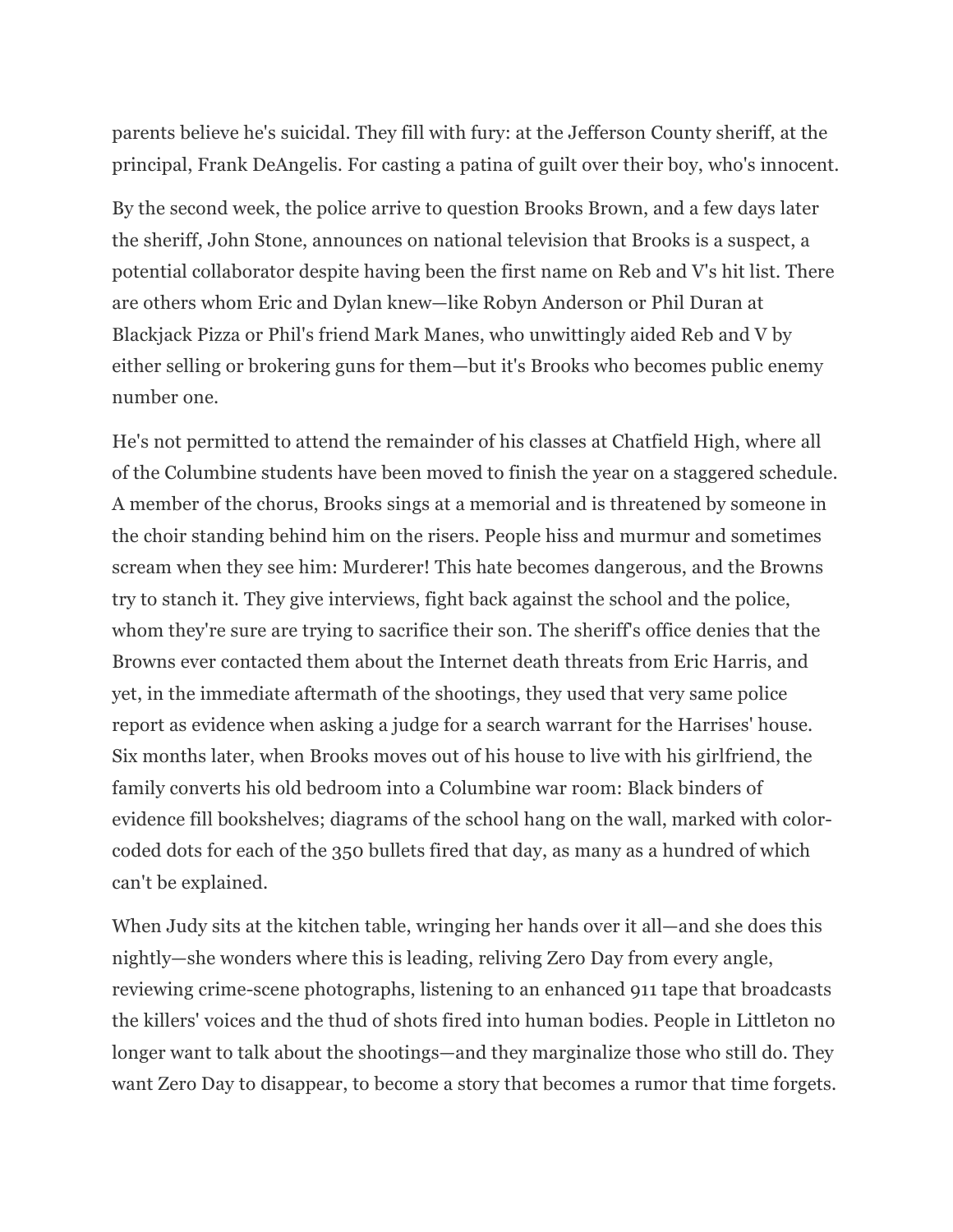So what is this about? Even as the Browns come to be seen by the community as pariahs, this is about saving Brooks. Brooks, who's grown his hair out and dyed it purple. Brooks, who listens obsessively to the Insane Clown Posse and considers himself one of the band's followers, known as Juggalos, whom he defines as "hurt and angry hippy-geeks." Brooks, who molders in the unfinished basement of his house in a Denver-area subdivision, behind three plywood tables set with computers, with two of his buddies, one of whom delivers Domino's Pizza, and plays video games until dawn on the big-screen. "Yeah, some of the games may seem violent," says Brooks, "but it's pretty tongue-in-cheek violence."

So come in. He's down here right now, stuck on Zero Day because what Zero Day did to Brooks was erase an essential part of the hard drive that stores human faith and trust. Even today, years later, a balloon pops and many Columbine kids still hit the deck. A siren sounds and they burst into tears. Others, rather than living with more tolerance, mistrust all misfits, freaks and loners. Brooks just mistrusts himself. How could he have had a friendship with Dylan and not seen what was coming? How could he have prevented it?

At odd times, he remembers Dylan—the kid, not the killer. He remembers being in an economics class with him when the teacher put a bunch of fake money on the counter and told the students to split into teams and take \$5,000 each, mock-invest it and see what kind of profit they could turn. The idea was that they would be rewarded with more fake money, depending on their gains. And while everyone sat there, obsessing over their gains and losses, Brooks and Dylan stole to the front of the room, scooped up a pile of money, and won the game. Not exactly the stuff that gets you into Harvard—though both of them had the IQ for it—but just funny shit.

When Brooks remembers this, he can't stop laughing. He seems absolutely lost in that long-ago moment, almost talking to himself. Right now he's 23 and has no college education, no regular job. He plays video games until the early hours, then sleeps late. The Insane Clown Posse sings out: *Watch your step to hell.... It's a long fall!* And Brooks Brown is remembering.

"Dylan and I, man...with all the money.... It was...just so...so fucking funny."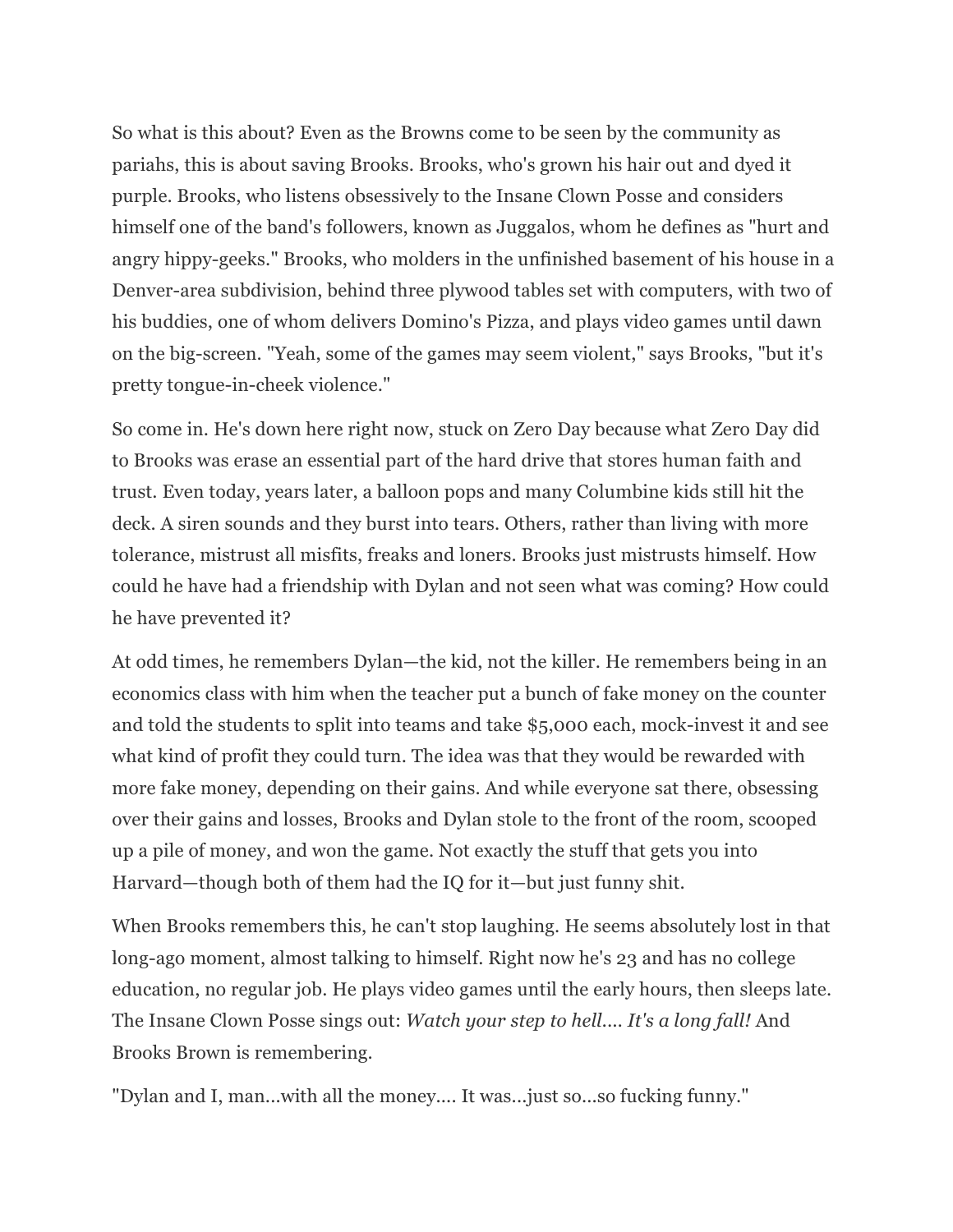That he laughs, that he chooses to remember, that he was friends with a boy who morphed into a monster and doesn't pretend otherwise—does this make him guilty or innocent?

Her hands go to his head; her prayers go to his brain. The mother of the boy named Patrick Ireland tries to will her son back together. The buckshot has penetrated the frontal lobe and damaged the seat of speech. He can't make words, and when they give him a chalkboard and tell him to write his answers to their questions, he draws something corkscrewed that looks nothing like a word. Every day now brings her to tears.

For all of his friends who visit and all the celebrities too—Terrell Davis, Shania Twain, Aerosmith—he remains pale, almost gaunt, but something is working inside him. His brain finds ways to refasten itself, to accommodate the buckshot, to focus as if on a math equation. He undergoes physical therapy and speech therapy and makes astounding strides. He becomes a poster boy for a community's recovery. He receives donations, over \$200,000—and thousands of letters. The Boy in the Window. A nation seems to believe they know him from one iconic video clip capturing the most horrifying, intimate, unscripted moment of a life. It has made him a folk hero—for just having lived through it.

Others injured in the shootings will never be Patrick Ireland. They become bitter, fixated on the killers. Some argue over donated money; some turn to drugs; some face more tragedy. One day, not long after the shooting, the mother of one girl who has been left as a paraplegic goes to a pawnshop, asks to see a gun, then, while the clerk is distracted, loads it with bullets from her pocket and shoots herself in the head.

Patrick Ireland tries to give up his anger, even urges his mother to forgive the killers whom she refers to as "creatures." He narrows his world to what's necessary, and by the end of summer he's able to walk for short periods of time—and to write. On a symbolic day in August, he becomes the first student to reenter Columbine High School, on crutches. He tape-records his classes and plays them over and over again until he's grasped their meanings. He's named Homecoming King. By late autumn, he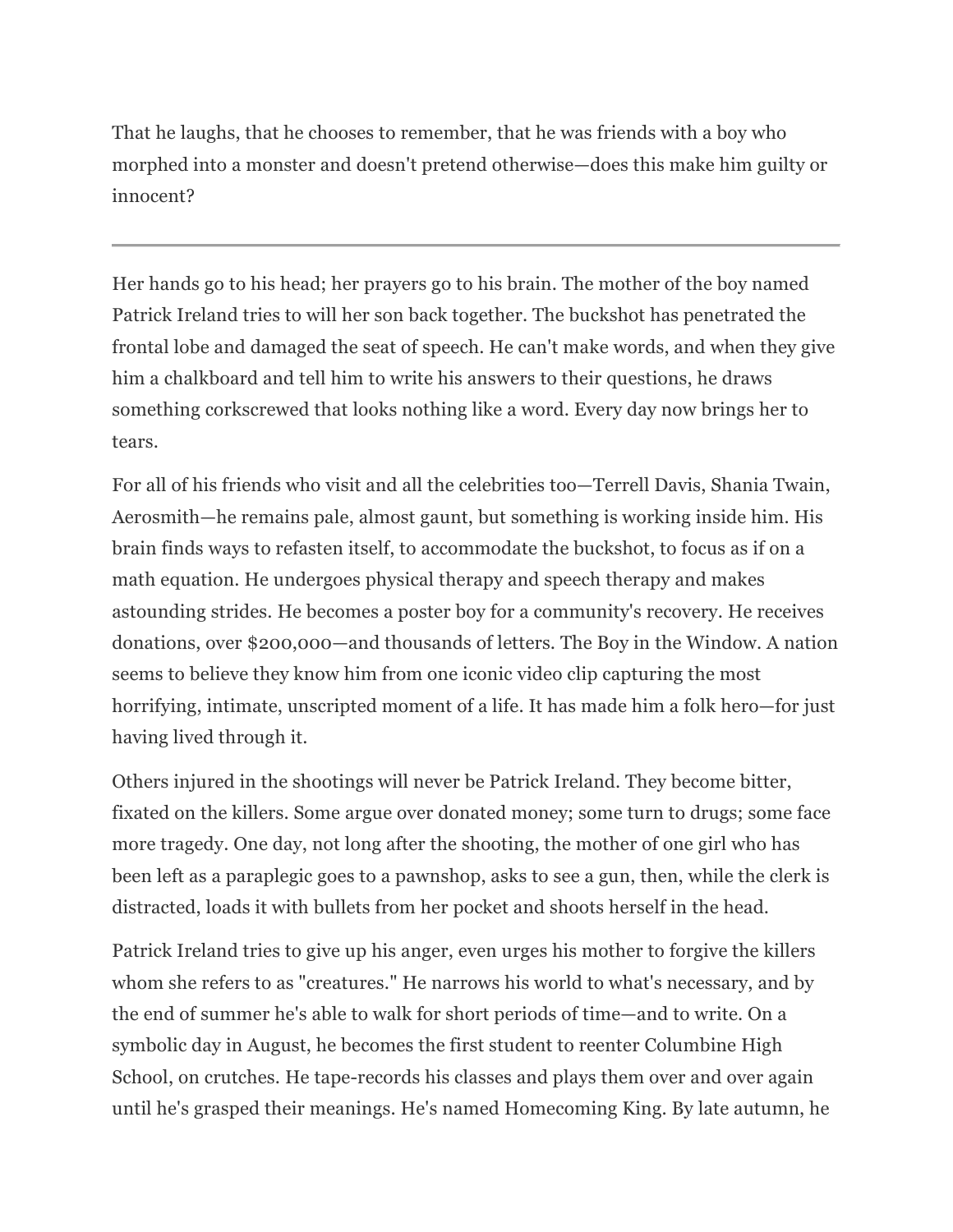no longer needs his speech therapist, though he still struggles to locate words, sometimes seems to disappear for a split second down some back staircase in his mind. And yet, impossibly, by spring, having maintained his 4.0 grade-point average, he's valedictorian. Four years later, he can water-ski again and is ready to graduate college. If he exhibits occasional self-absorption—if he pushes for a happy, heroic ending—he's entitled. When asked what he wants to do with his life, he smiles and says, "Make a lot of money."

So here he is, an American success story. But as able as he is to focus his mind, there's still a tunnel with a bullet at its end that leads to Zero Day. It's there every time he shakes with his partially crippled right hand, every time he loses track of the right word, every time he dreams of playing basketball again, which he'll never do.

Very early on, not long after the shootings, Patrick Ireland has the desire to return to the library before it's gutted and relocated, while everything is still in its exact place, the carpet splattered with red bursts for each body shot that day, including the killers who died ten feet from his table. It seems morbid but necessary. When he goes back, when he studies the blood-smear track of his own progress, one question recurs in his mind: I *did* that?

And ever after—though he realizes that he's permanently disabled—he falls under a spell of self-delusion that sustains him: If I did that, he repeats to himself, I can do anything.

Something cracks and falls away. Forgiveness, mercy, silence. They took his boy on a blindingly bright spring day, and his body was left for twenty-eight hours, facedown on a cement walkway, alone. The cops strung DO NOT CROSS signs around the high school and tackled anyone who tried. According to whose law is it that once a child dies, his parents suddenly cease to have any parental rights? Why can't a father kiss his son good-bye, or cover him one last time with a coat, on the spot he fell?

Something cracks and falls away—and something rises. America grieves over Columbine but with a fruit fly's attention span, and immediately seeks closure. An out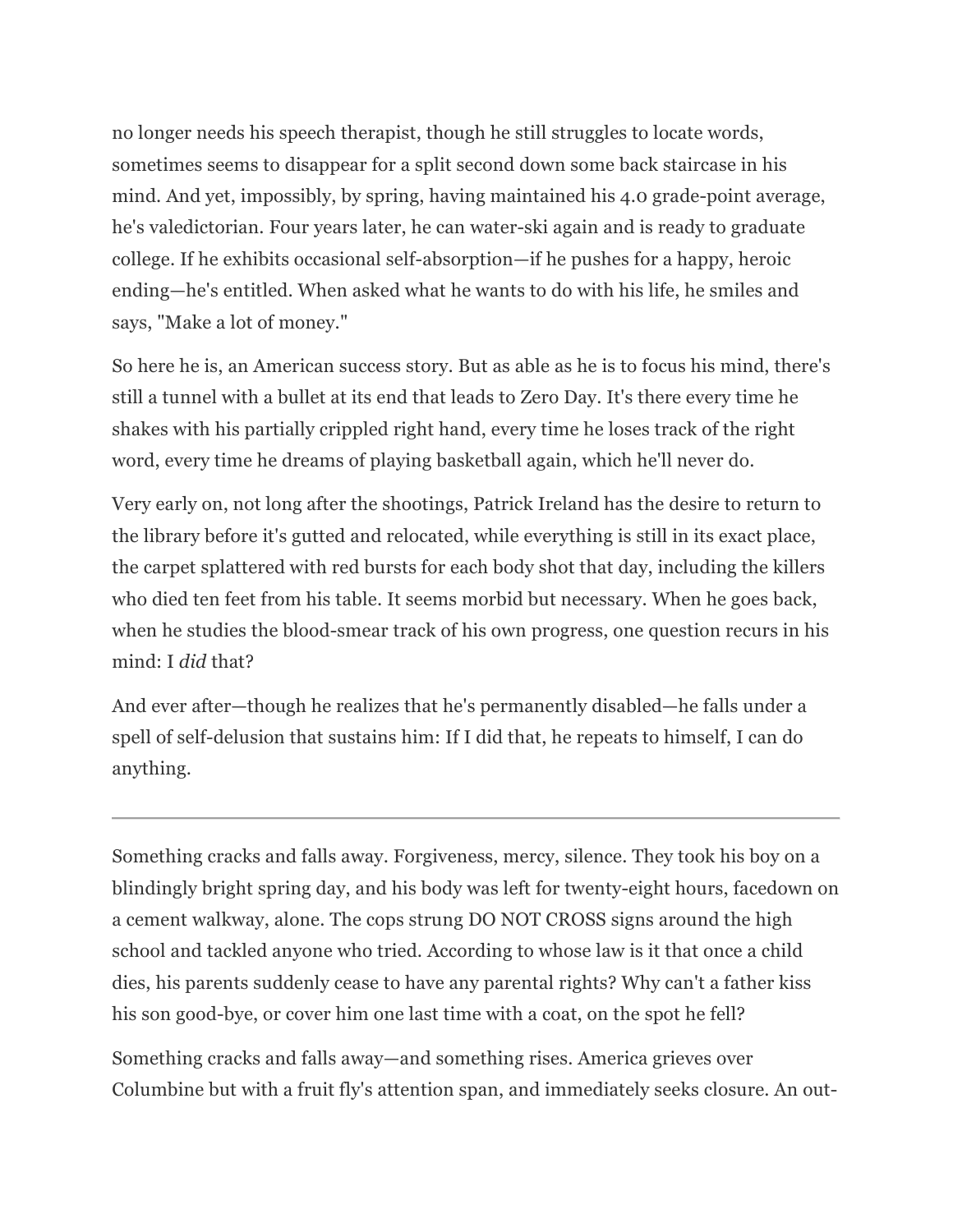of-stater appears with fifteen wooden crosses and plants them on Rebel Hill to memorialize everyone who lost their lives at the school. Kids scrawl messages on them, even those of the killers. *We love you, Dylan.* After a few days, Brian Rohrbough climbs the hill with two signs that say MURDERER, BURN IN HELL, and attaches them to Dylan and Eric's crosses, where they're quickly removed by a local cop. So now speech isn't free when it's the truth?

The next day at dusk, Brian Rohrbough and some friends return before the grieving masses and march up the hill with a CNN camera crew tagging along. He stands before the killers' crosses, regards the messages of love scribbled there, and they rip one—and then the other—from the ground and drag them back down the hill.

Soon a local church decides to plant fifteen trees, and again Danny's father lodges a protest: In the Bible, as he reads it, God will never forgive the killers because the killers never asked for forgiveness. But the church goes ahead anyway, plants fifteen poplars in a horseshoe, surrounding a bench that looks out past the subdivisions to the Hogbacks. Danny's father appears on a Sunday as parishioners arrive to worship and protests the planting. He informs the church that they can make it right, or he will. When the minister ignores him, he walks out with his ex-wife, her husband and some friends, and they cut down two of the trees, laying placards on the stumps bearing the names of the killers.

#### Is this enough hate?

What rises in an otherwise quiet man is anger: Brian Rohrbough becomes a one-man vigilante squad. There are little crimes everywhere, and wherever he sees them, he rabble-rouses for rectification. The sheriff's department won't turn over his son's clothing from the day of the shooting; he won't rest until he has his green T-shirt and jeans, and when he does, he sends them out for forensic tests. He decides the United Way is misspending national donations for the victims of Columbine, and he sues them—not because he needs money, but on principle. The sheriff's department tries to withhold the ballistics report that may explain who killed his son, and he prepares another lawsuit. The Klebolds and the Harrises refuse to answer his questions, hiding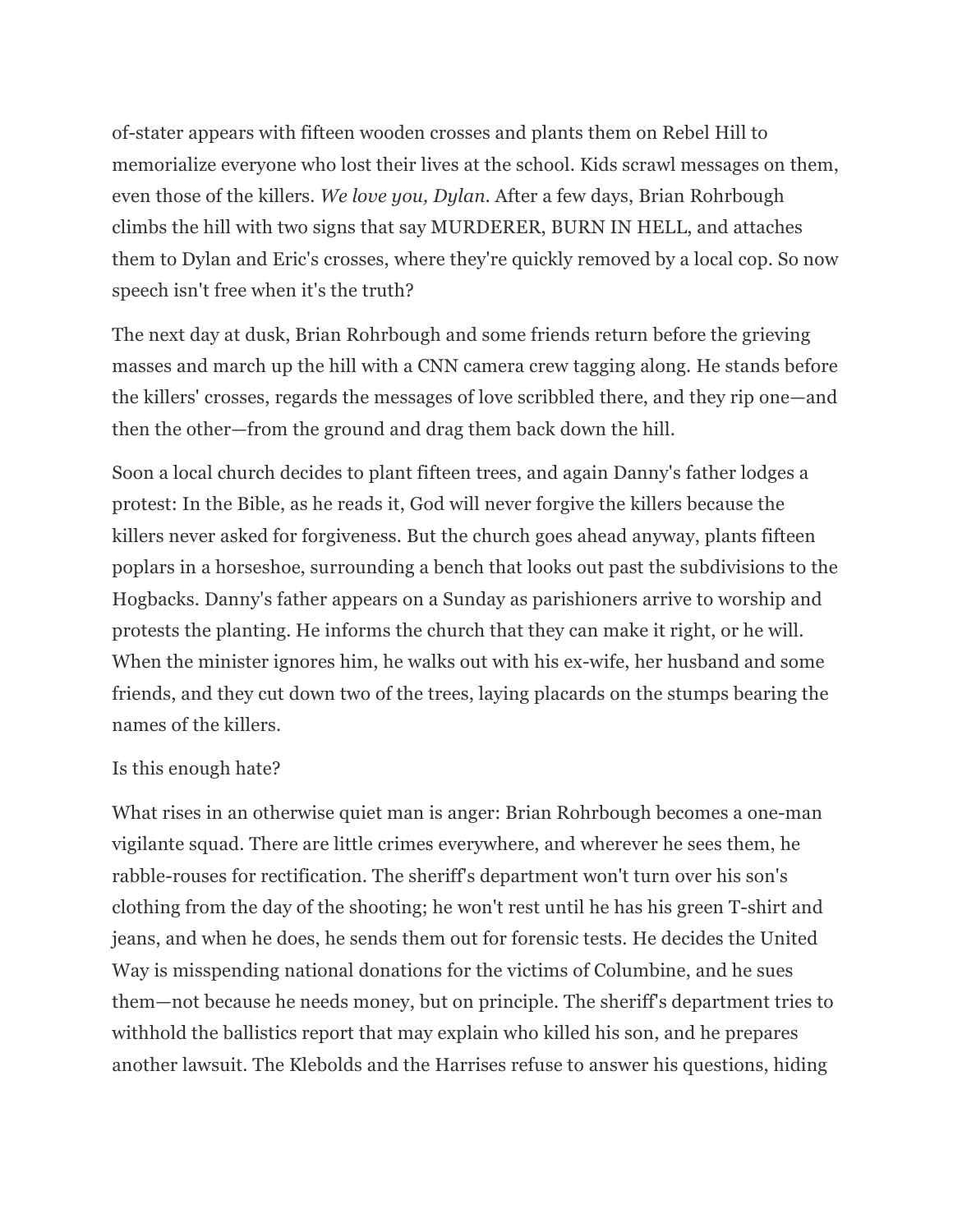behind lawyers; he sues them for the sole purpose of confronting them in a deposition. Which he does.

Yes, Brian Rohrbough, the father, is filled with uncontrollable rage—and sudden strength. Once he ducked a local television reporter who was doing a puff piece on the success of his business; now he sits on nationally televised roundtables, debating the finest minutiae of the Columbine shootings, pressing the point that a cover-up has occurred. He can speak in graphic detail about how his son died if it will somehow reveal the truth. But of course nothing lessens his son's absence. Not even that very slab of cement on which he once lay. When Columbine High School is remodeled after the shooting, a friend removes the slab and transports it to the house of Brian's exwife, Sue. They set it up under a swing, and it becomes sacred ground.

In Littleton, Brian Rohrbough is considered an angry man who should just forget, like everyone else. And forgive. But how can he? On Mother's Day and Father's Day, he and Sue have gotten into the habit of exchanging gifts, things made by Danny over the years. Recently, Sue gave him a wooden cabin Brian made when he was 10. What's hard to communicate to those who would rather forget is that he has a house with a living room with a table with a wooden cabin that was made by the son he no longer has. His is a world full of these mementos, these reminders.

See, until there are answers, it's Danny who gives him the courage to speak, and it's Danny who deserves his courage. His anger is more pure than their amnesia. Their crime is forgetting, and he won't let them.

Behind the sameness of facades, there are hundreds of haunted houses in Littleton, Colorado.

The young basketball star who watched Dave Sanders die commits suicide, hanging himself in his parents' garage. He, too, becomes a casualty of Zero Day.

Within a year of the shootings, two Columbine students are murdered, execution-style, at a Subway sandwich shop two blocks from the high school. The police never find any suspects.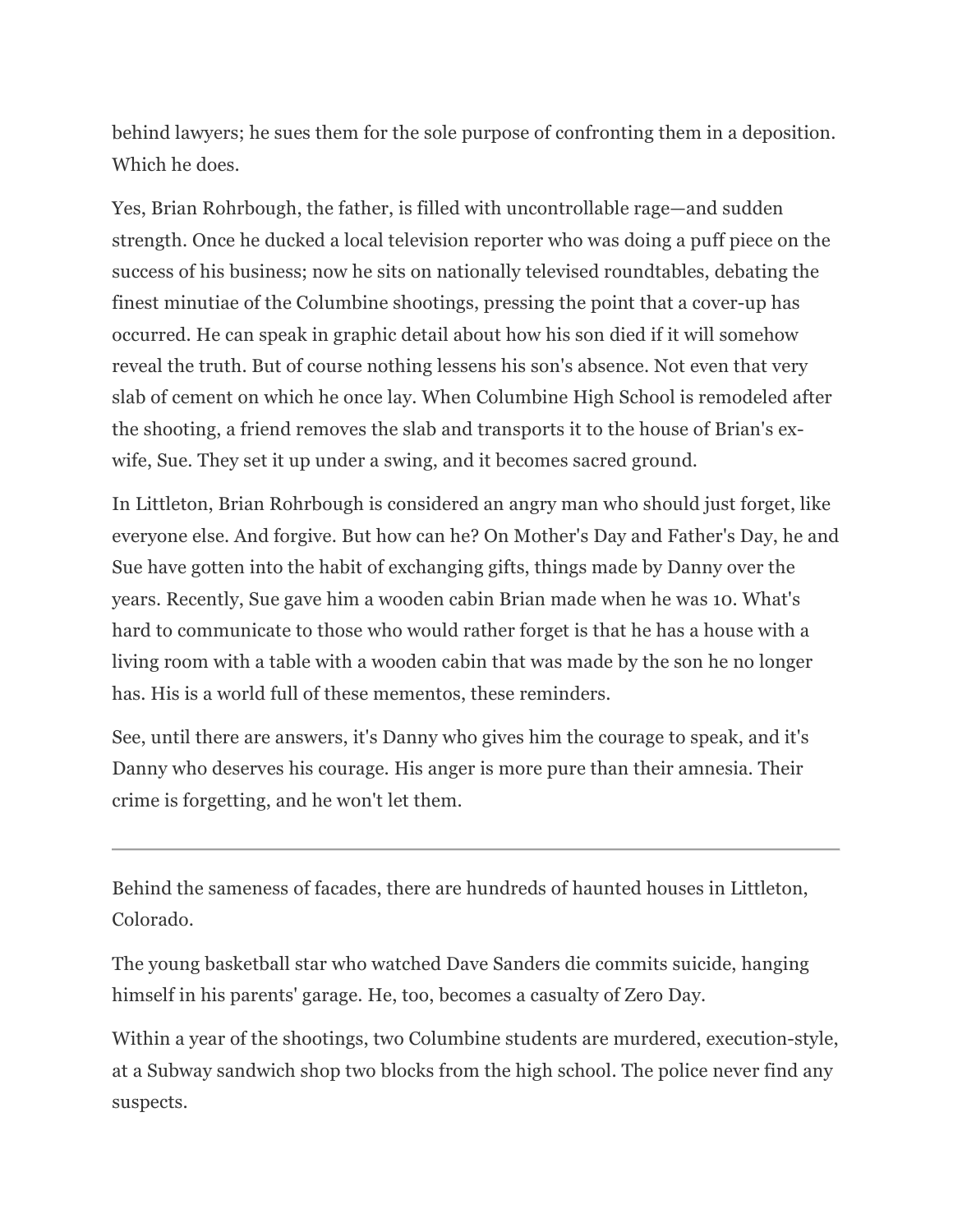That same month, the body of an 11-year-old boy is left for dead in a Dumpster behind the Bed Bath & Beyond, which sits across the street from Columbine High.

In January 2002, three young locals are killed in a shooting at a nearby bowling alley, and rumors persist that one of the killers is a Columbine student.

But there's nothing more haunted than the high school itself. At first even the principal is frightened by it. Days after the shooting, Frank DeAngelis stands in a snowstorm at 5 A.M., looking from Clement Park to the school, waiting for an early-morning television feed to New York. Strung out on grief and disbelief, running through a litany of self-recriminations, he looks up at the school, lights ablaze from inside while investigators crawl through the wreckage. In that thick snow, a chill runs up his spine. How will he ever enter that sarcophagus again?

But he does. That first Saturday, he's allowed back in. He wanders the halls, backpacks strewn everywhere. He visits the cafeteria. He stands on the spot where he was shot at. He retraces the movements of Dave Sanders, the teacher who had been his best friend. Mr. D is absolutely convinced that Dave diverted one of the murderers from killing him, and for his efforts here, all that's left behind are his bloody knuckle marks smudged on the floor.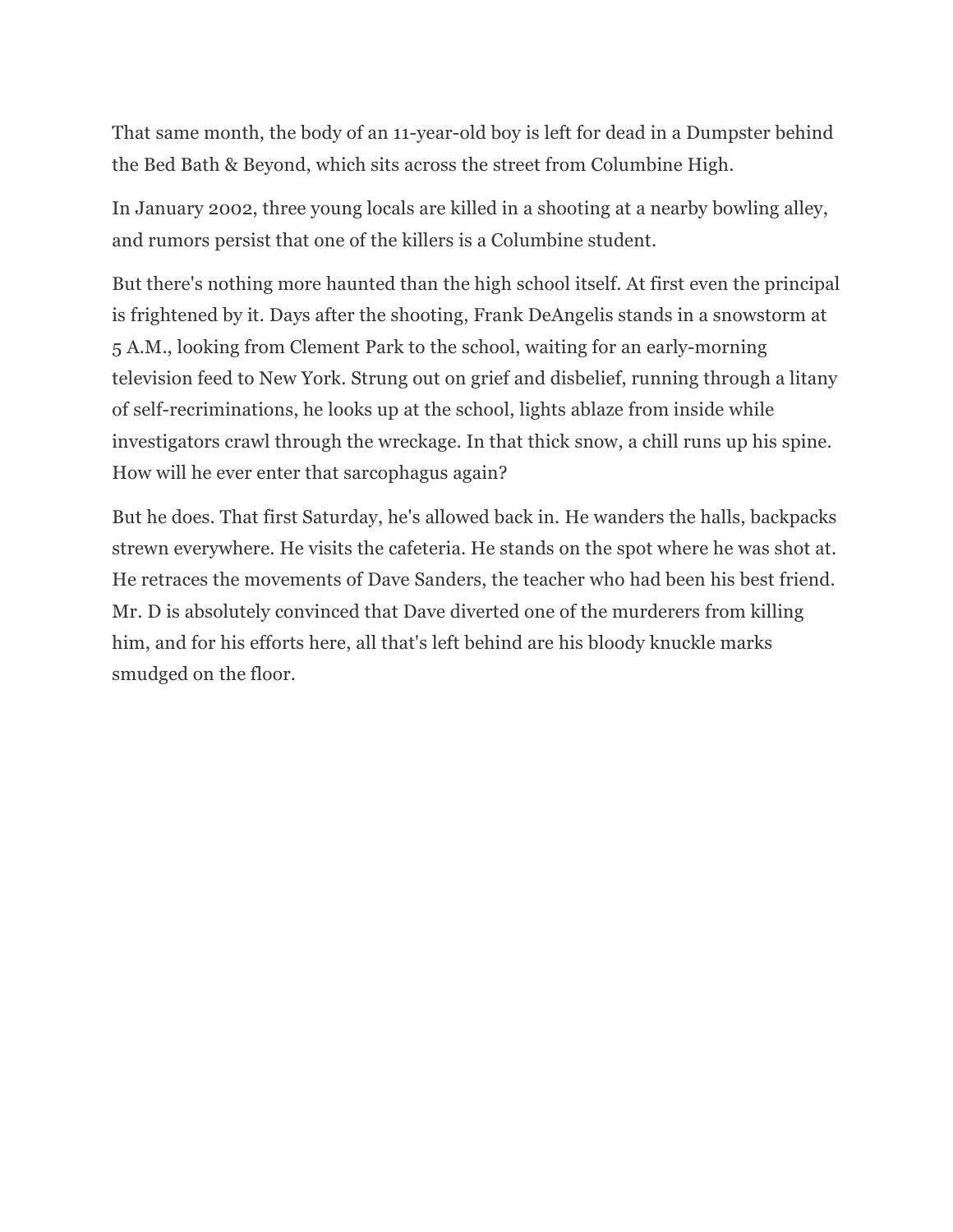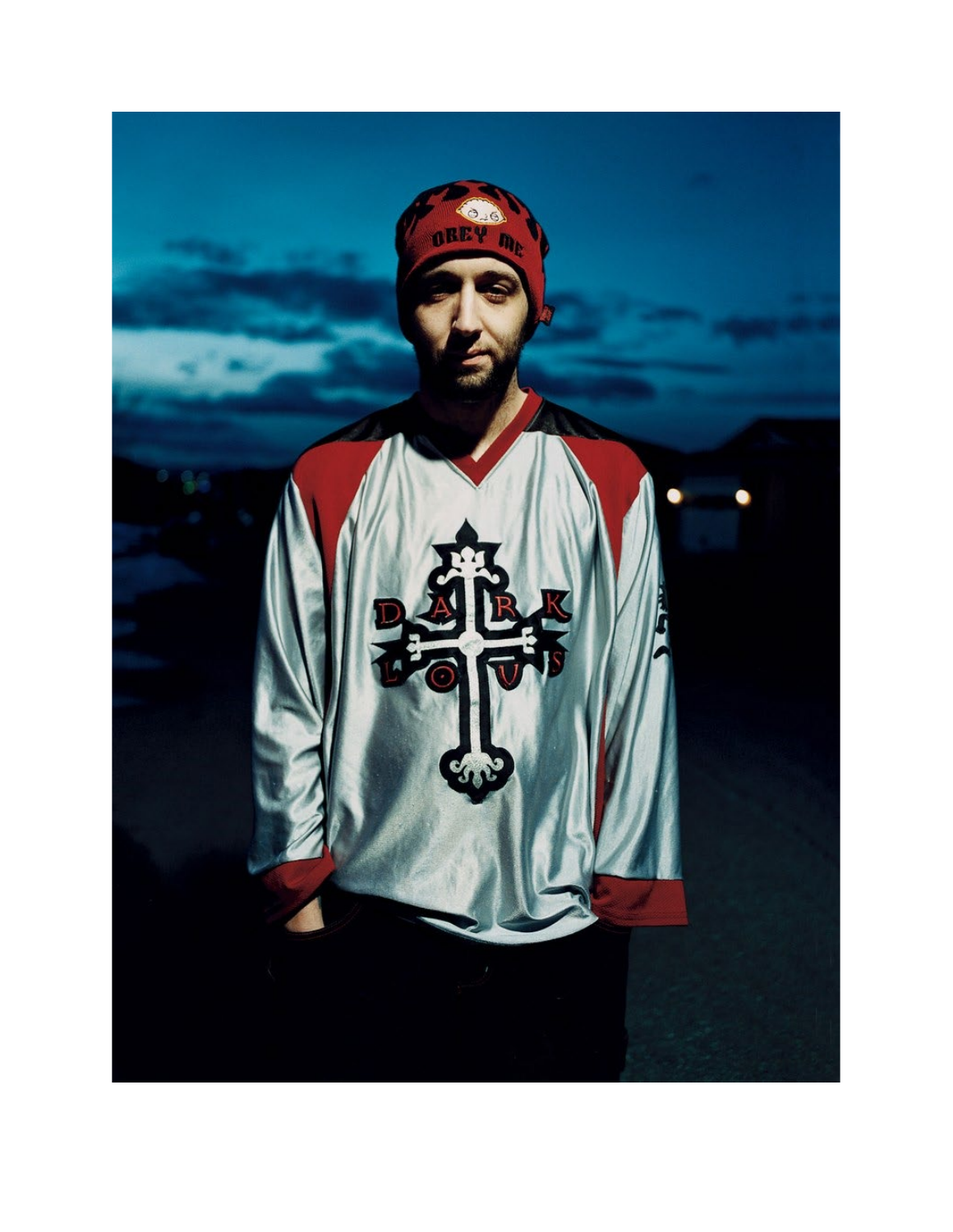**Brooks Brown | Friend of Dylan Klebold's / Scapegoat |** "There was a page from Eric Harris's journal," Brooks Brown's mother, Judy, says, "Where Eric writes, 'I'm gonna go to the Brown's house before I go to Columbine, and I'm gonna kill the Browns. And then I'm gonna tie up Brooks and Aaron and I'm gonna piss on 'em and torture them.' The police have that page in their possession the entire goddamn time they're saying Brooks in an accomplice. I'll tell you, the sheriff's department did what they could to get Brooks to commit suicide. I believe that."

Once back in his school, Mr. D never leaves. He works seventy-, eighty-hour weeks. He refuses media interviews and pours himself into the kids, into rebuilding, into recovery. He takes endless abuse for the perception that Columbine was run by whitecapped jocks who terrorized others, especially the pariahs in black dusters. The proof is fifteen dead. He's raw and hurt, and when he addresses the students for the first time since before the prom, he sobs uncontrollably, his whole body rocking. "I can only say what I said last Friday," he says. "That I love each and every one of you."

And now everyone clings to him: the teachers, the students, the parents. They need to be carried and hugged and reassured. His redemption, he realizes, can only occur if he gives every last particle of himself to this school, as Dave Sanders did. When he returns home at the end of the day, he's unable to speak to his wife and children. He can't hug—or be hugged. He's empty. He can't read or sleep. He sits alone, processing, questioning, as the phone rings and rings. His parents, his siblings, his friends—no one understands: Why won't Frank come to the phone?

Why is it no surprise that his marriage soon disintegrates? Or that he has heart problems? Or that he's given to panic attacks at the oddest moments? He walks the same halls, inadvertently retreads the path of the killers and on occasion finds himself gazing off, out the window at the mountains, standing on the spot where someone once lay dead. There are days when it feels as if this school is trying to kill him, too.

But then the first anniversary passes—and the second and the third. The freshmen who were at Columbine on the day of the shooting graduate. Teachers leave, and soon there are only a few people who were here that day, those moons ago. At one point, he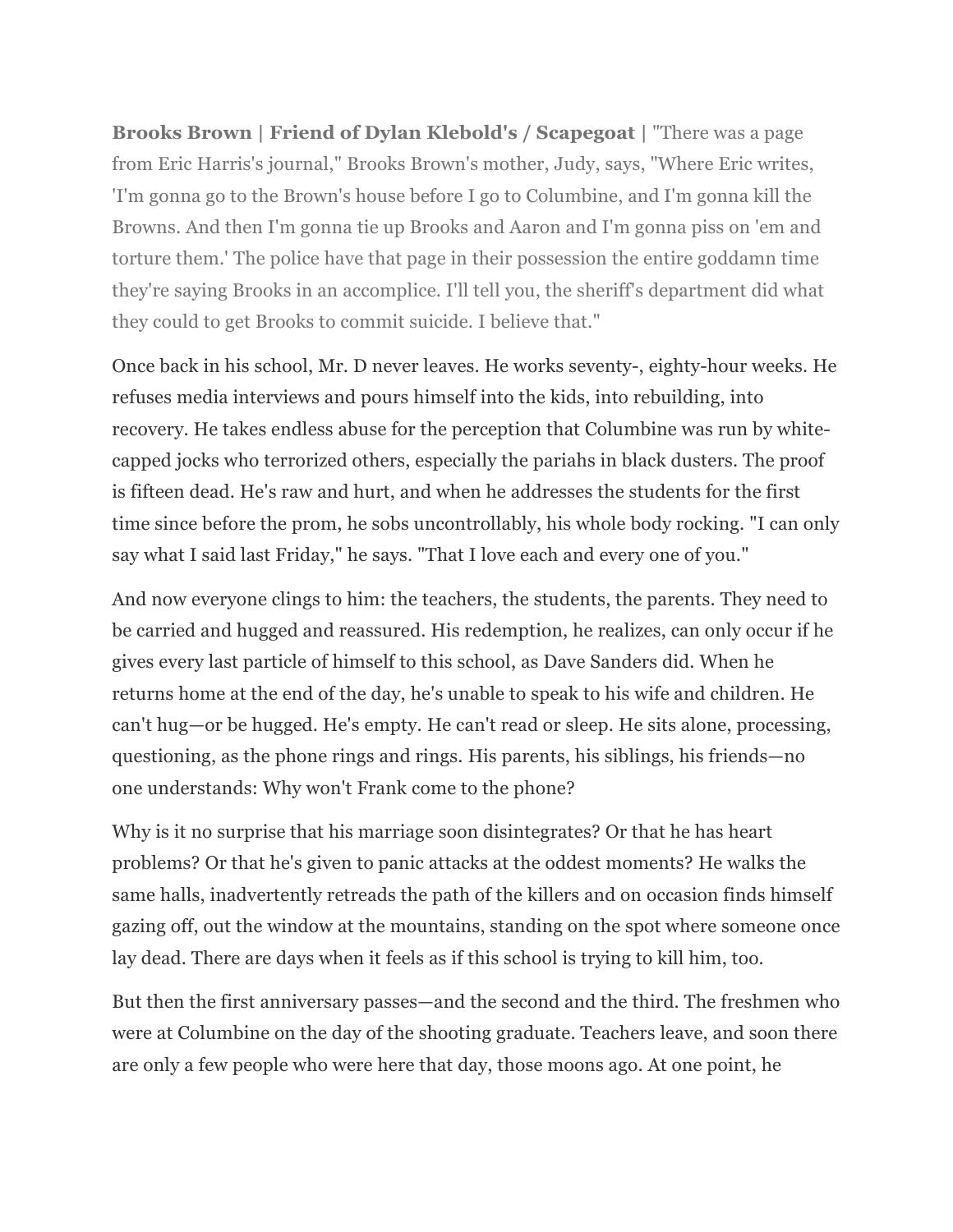promised that he'd stay only until the class of 2002 moved on, but now that they're gone, where's he supposed to go?

So stand here in the hall as he passes—again and again, perhaps years from now. He's a short man in a bulky gray suit with a kind face and an easy word for any student who makes eye contact or wants to talk. Usually, he walks purposefully, but today he meanders, tracing the same path down the hallway as he did the day the killers destroyed everything—and then finding the spot where Dave Sanders was shot and left his bloody knuckle prints. Once there, the man so quick to show emotion shows none.

When he walks through the science wing, kids are lying on top of big pieces of construction paper, tracing one another's bodies with black markers. Some lie there giggling; some lie perfectly still, as if bodies at a crime scene. In this moment, the principal smiles uneasily at his kids and steps briskly, wordlessly past, thrown forward into the business of his day, pressing his lips tightly as if holding five years back.

We die many times, says Reverend Don, and experience many different forms of grief. We endure the hatred of others in order to listen, to reach out, to hear the truth, to change one life.

Jail is where Reverend Don now spends his days, working with the inmates at the Adams County Detention Center for \$20 an hour. Stand here in his windowless office and there may be room for only one other person. How did he go from a congregation of 1,000 people and a compensation package worth \$90,000 a year to this?

Reverend Don isn't shy about telling the story: He got fired, sold his house, slid into a depression, suffering from the aftereffects of Columbine, in an endless loop over Columbine. He moved to Chicago for two years to lead a congregation beset by ills. He's ashamed to say now that he didn't answer a spiritual calling on that occasion; he did it for the money. And then, in Denver, his son had a baby. Reverend Don became a grandfather, and he and his wife decided: Job or no, they were moving back.

Here at the jail, there are 1,200 inmates, some of them the worst of the worst: accused bank robbers and killers and pedophiles. But there's an unusual honesty here, too. You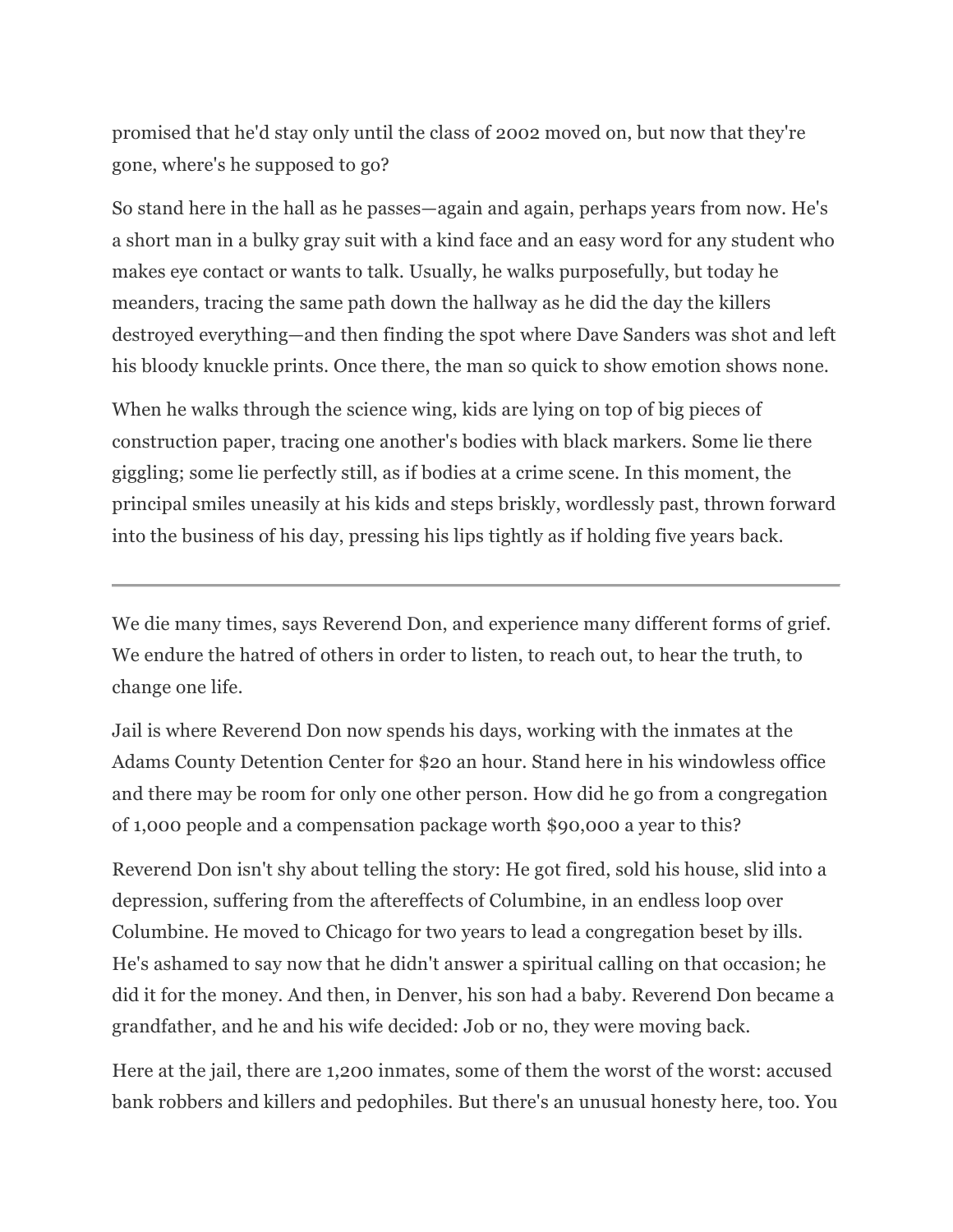can't really lie about who you are when you're wearing prison pinnies. And if you mean to redeem yourself—both spiritually and personally—well, then, eventually you're going to get around to seeing Reverend Don.

On this day, nearly five years after laying Dylan Klebold to rest, he offers counsel, meets with a handful of inmates to discuss the Bible, conveys information to inmates about sick relatives—and then delivers bad news. Just as he prepares to brave the rush-hour traffic to go home, he's handed a slip of paper. An inmate's aunt has passed away, and it's Reverend Don's charge to break the news.

Reverend Don takes his prisoner, a thin man in on a petty offense, to a private room. He tells him that his aunt is dead, and the man breathes in, once sharply, and then starts hyperventilating. "No, no, no," he keeps repeating. "She was my mother's favorite." The minister asks if his mother's still alive, and the man answers in the negative.

"So you're going to be mourning her death again, aren't you?" he says.

"Yes, I am," the man says, in a small voice. "My mother."

```
"How many days you got left?"
```
"Eight."

"Shit. That's bad luck," says Reverend Don. "That's rotten. You won't make the funeral."

"That's right," says the man. And now he seems to dissolve, his eyes welling, his lips moving but making no sound. Reverend Don reaches out and clasps the prisoner's arm gently but with purpose. It's an act of intimacy in a place where knives end up in people for less.

"Hey," he says, "can you look at me?" The prisoner looks up. "I don't know what landed you in prison," says Reverend Don, "but I'm here for you...to talk. Okay? We can talk about anything—your aunt, your mother, the Bible. We can talk about anything."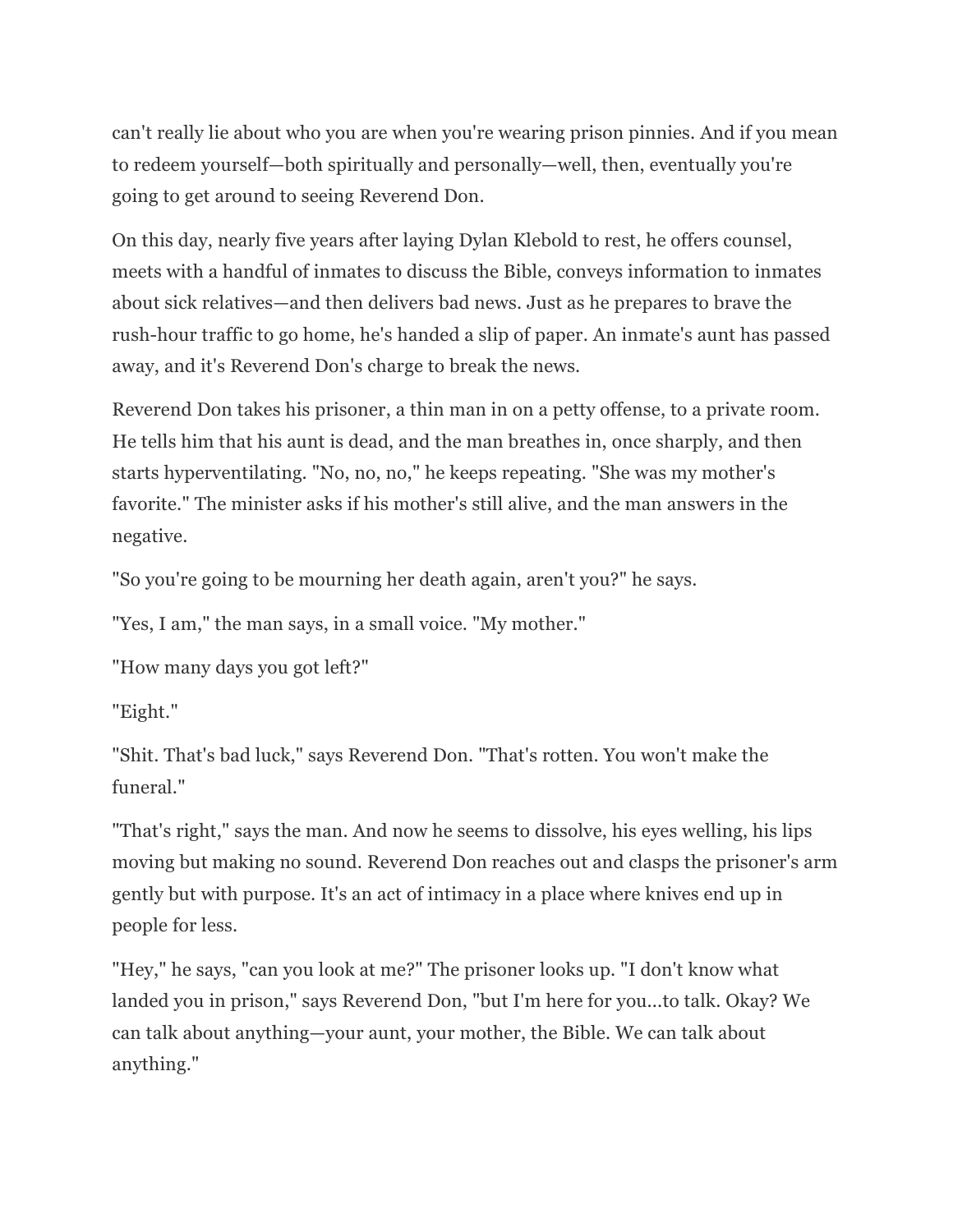Reverend Don is gazing upon the man, perhaps even as he did the killers' parents, and only sees his suffering. "You're not alone," he says.

So it's time to return. Come. One last time. Everything is moving so quickly backward, can you feel it? Armies drive in reverse through orange sandstorms half a world away, fallen soldiers take their feet again, the injured suddenly are given back limbs—and all of them are placed on transport planes, flying backward, for home. Upon their return, there's an interlude of national mourning, jingoistic rage and confusion, and then, on the southern tip of Manhattan, two jets are miraculously belched whole from inside skyscrapers and rematerialize at 30,000 feet. On the streets, no one bothers to look up. Soon the passengers are walking backward down the gangplanks in Boston, returning home to their families. The skyscrapers empty of people, too, who then return to their families. The public consciousness turns to money, the millions made with every upward burble of the market. And it just keeps going up.

As complicated as this country is, America, on the morning of April 20, 1999—on Zero Day—is a much simpler place than the one it will become that afternoon. There's a girl on the lawn eating her lunch in front of Columbine High School. There's a boy stepping outside with his buddies for a cigarette. And there's another, up in the library, finishing his statistics homework, smiling at the memory of his last-ever basketball game, the fluid up-and-downs on the court, the shot at the buzzer.

Can you feel where this is taking us? Time keeps moving backward. The teenagers are becoming children again, as they've always been. A boy named Brooks poses in a picture with his friend Dylan, dressed in Cub Scout uniforms. Now they're running backward out the doors of the elementary school, their feet in funny kicks, to their mothers in waiting station wagons. The children pull apples from their mouths, place them whole on the table and shed their clothes for warm pajamas. Even as their mothers wake them, they fall back to sleep. Long, unbroken hours of sleep during which their hands grow smaller.

Only someone like God could tell us what they dream now, sleeping as they do. But sometime during this night, God temporarily goes missing. A primal force moves the